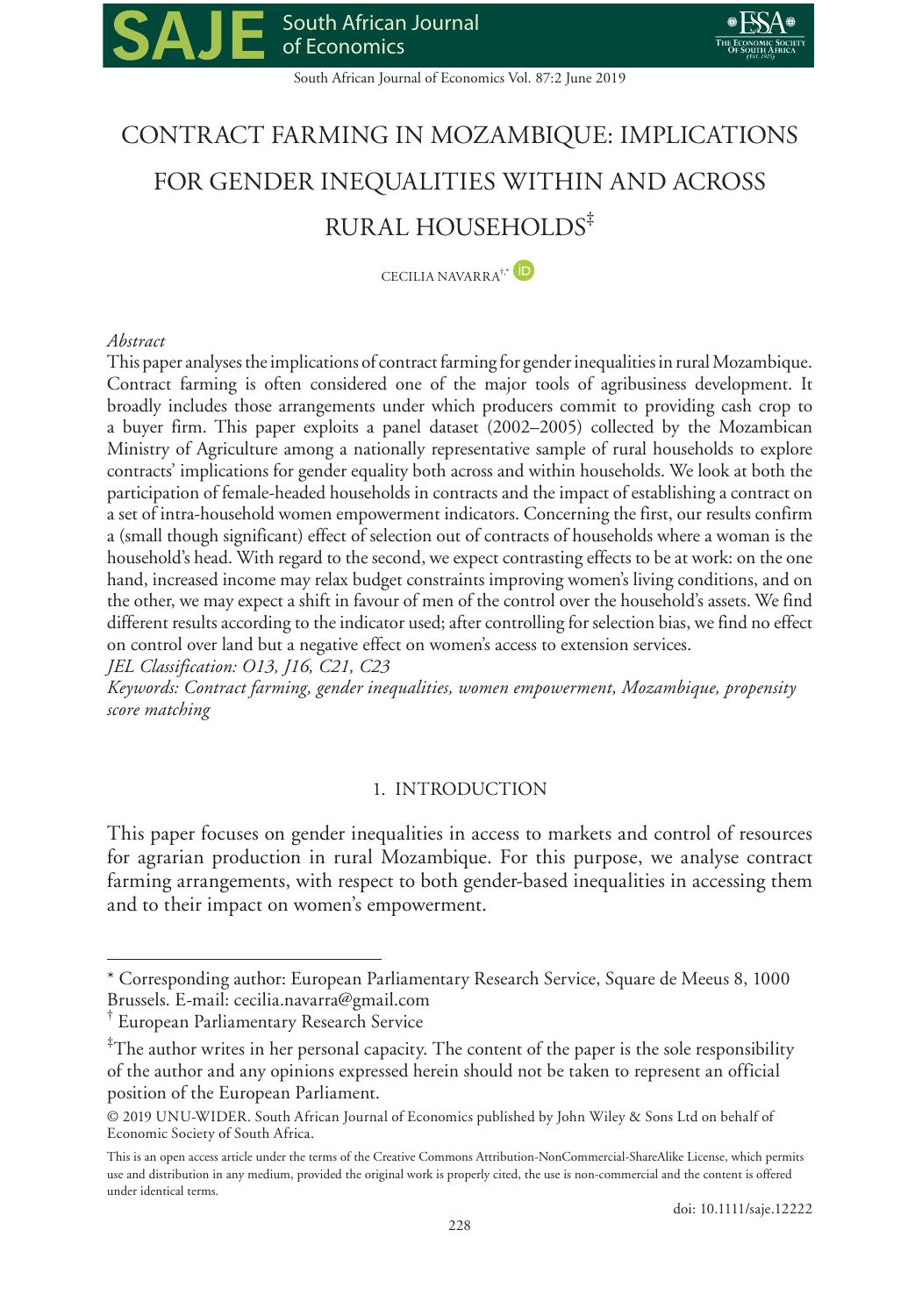Contract farming is a form of vertical integration between agricultural producers and buyers (Oya, 2012). It comprises a range of contracts, whereby producers commit to supply cash crops to a buyer firm. They usually include timing and pricing arrangements and often set quality standards too (Smalley, 2013). According to the type of contract, firms may provide inputs and technical assistance to the producers.<sup>1</sup>

In the last 10 years, these arrangements have been considered a way in which agribusiness systems could benefit smallholders (World Bank, 2007). The Mozambican Plano Estratégico Para o Desenvolvimento do Sector Agrário (PEDSA) (RoM, 2011) considers them to be tools for market integration, allowing for a switch from subsistence production to commercial farming. Moreover, both Mozambican and international policy documents identify the potential for women empowerment in contract farming agreements. The PEDSA (RoM, 2011) makes reference to the Gender Strategy of the Agricultural Sector (2005), which has the strategic objective of "establishing partnerships between the public and private sectors to increase investment in support to small farmers and women in particular, sharing the costs and risks of assistance in adopting new technologies and new cash crops through programs aimed at food security and poverty reduction" (RoM 2005: 20).

Addressing gender-based inequalities in rural Mozambique is particularly relevant since there is abundant evidence that rural women play an important role in production but have little control over resources (Morgado and Salvucci, 2016; Arndt *et al*, 2011). This work attempts to address the issue from both intra-household and between-household perspectives. Concerning the latter, we adopt a consolidated approach; *i.e.* we compare female-headed households and male-headed households. There is a significant proportion of households headed by women in rural Mozambique (about 27% in 2005), but this share may have increased in the last decade (Morgado and Salvucci, 2016). We perform analysis to determine whether there is a systematic difference in access to contracts between female- and male-headed households. With reference to intra-household dynamics, the impact of being in a contract farming arrangement is analysed with respect to a number of indicators that capture women's access to assets for production and agrarian services. Methodologically, the main issue to address in order to analyse the consequences of being in such agreements, is the effect of selection into contracts. We cannot claim that evidence of a correlation indicates a causal effect because it is plausible that households that enter into contracts could differ significantly from households that do not.

Section 2 identifies the potential mechanisms through a brief literature review on contract farming and gender relations in rural households. Section 3 provides some background on rural Mozambique, describes the data used and presents descriptive statistics. Sections 4 and 5 develop the two main subjects of analysis in the paper: gender inequalities across households in terms of access to contract farming and gender inequalities within households, *i.e.* the impact of entering into contract farming on measures of women control over resources for agriculture. Section 6 discusses the results, and Section 7 concludes.

Prowse (2012) underlines moreover that the contractual arrangement is non-transferable and gives the buying firm exclusive right on the crop.

<sup>© 2019</sup> UNU-WIDER. South African Journal of Economics published by John Wiley & Sons Ltd on behalf of Economic Society of South Africa.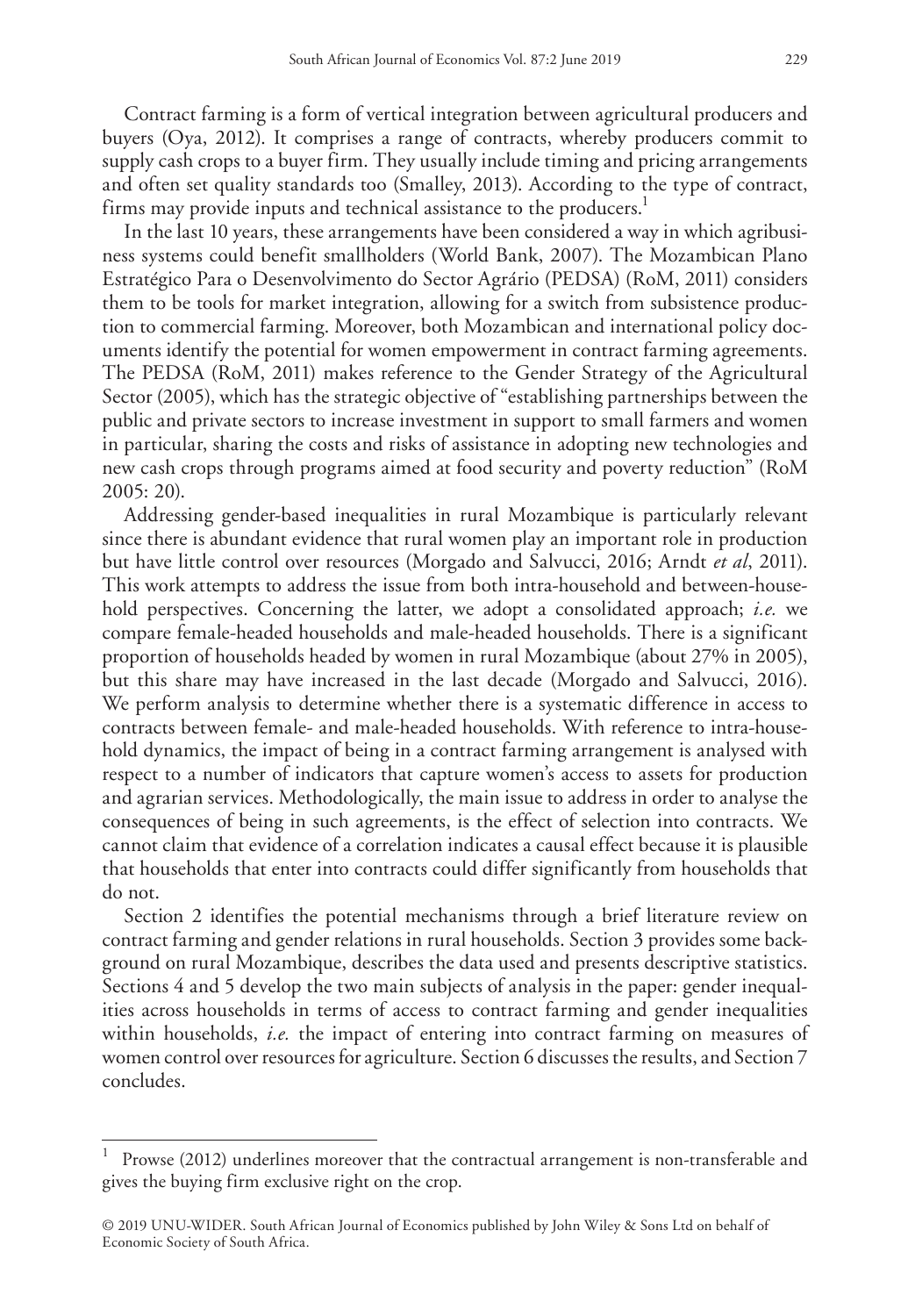#### 2. CONCEPTUAL FRAMEWORK

The effect of increased commercial agriculture – in which contract farming may play a role – on gender inequalities is debated in both scholar and policy literature.<sup>2</sup> The main mechanisms that are at play, and that may have diverging impacts, are two. First, the increased income, which relaxes the budget constraints of the household, with possibly positive consequences on women's empowerment; second, a shift in towards men of the control over resources and income.

The debate about the need to close the gender gap in agriculture (FAO, 2011) has highlighted that value chain development can have a positive impact on rural women's empowerment if the private sector invests in value chains that integrate women and if governments "create a good investment climate through strengthening property rights" and customary land rights (Hill, 2011). Moreover, empirical analysis on the effects of contract farming, usually finds evidence of a positive income effect (Warning and Key, 2002, in Senegal; Bellemare, 2012, in Madagascar; Briones, 2015, in the Philippines).

At the same time, the literature analysing the impact of the shift towards commercial production highlights the risks of reducing output controlled by women and marginalising their labour. Women may face more difficulty accessing profitable markets since men might take over crop production from them once it becomes profitable (*e.g.* Njuki *et al.*, 2011). Some authors have argued that increased incentives to cultivate cash crops have increased women's workload (Evers and Walters, 2000) and the amount of income controlled by men (Warner and Campbell, 2000). Darity (1995) proposes a two-sector model in which men maximise income from the cash crop sector and women work in both the cash crop and subsistence sectors. An increase in cash crop prices implies that women are requested to spend extra time on work for the cash crop sector based on the assumption that their time devoted to reproductive work does not decrease. Evers and Walters (2000) introduce a bargaining framework and Warner and Campbell (2000) a duopoly model. In both papers, cash income is appropriated by men rather than women and, therefore, an increase in cash crop production compared to food crop production may result in an increase in the bargaining power of men within households.

These observations may apply to contract farming, too. The literature on contract farming highlights that the cost-reducing strategies employed by rural households to be competitive in value chains may entail substantial negative consequences for women (Key and Runsten, 1999) since the strategies may involve use of cheap or unpaid family labour. A study on Senegal (Maertens and Swinnen, 2012) underlined that women benefit more from vertical integration when they are workers rather than contract farmers. On the other hand, evidence of increased empowerment was found where women started demanding wages for previously unpaid tasks when they entered into formal value chains (*e.g.* in the case of tomato production in the Dominican Republic reported by Reynolds, 2002).

Most literature on Sub-Saharan Africa finds that women have historically been excluded from contractual arrangements with private investors due to their limited direct access to land and control over productive resources (Schneider and Gugerty, 2010),

<sup>2</sup> For an overview on contract farming in general, see *inter alia* Oya (2012), Prowse (2012), Smalley (2013).

<sup>© 2019</sup> UNU-WIDER. South African Journal of Economics published by John Wiley & Sons Ltd on behalf of Economic Society of South Africa.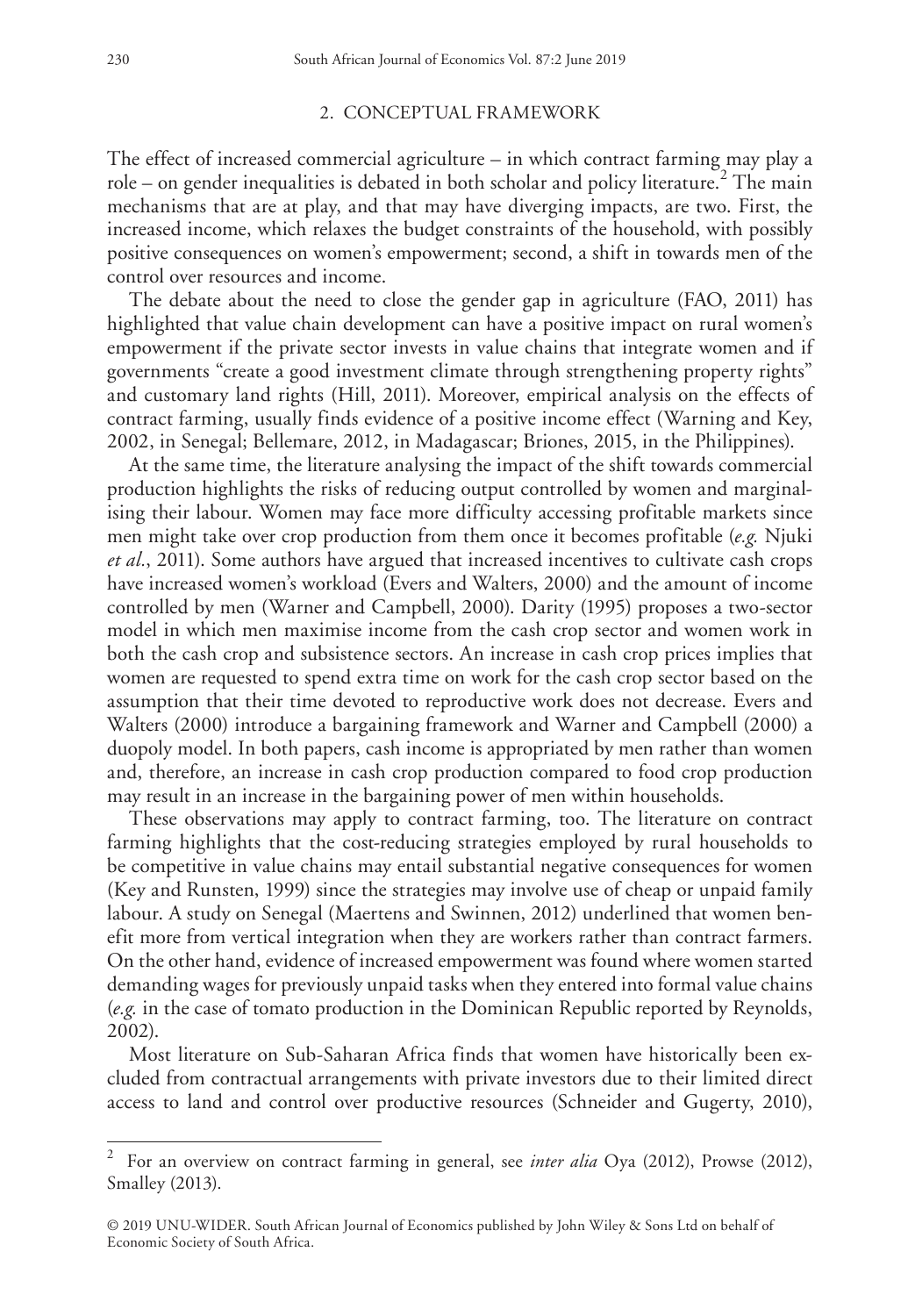especially by comparing the participation of male and female-headed households. The latter generally participate less in contract farming and get smaller increases in income from selling crops. In the Mozambican case, Boughton *et al.* (2007) find that female-headed households participate less in both tobacco and cotton growing schemes (after controlling for asset endowment). Benfica *et al.* (2012) do not find lower participation (when controlling for assets) but find lower revenues.

There is more broadly evidence that female-headed households have lower access to cash crop production both in and out of contracts. According to Evers and Walters (2000), this is due to a number of gender-specific constraints in access to markets: transport costs, security of property rights (especially those concerning land) and disruption of some ways to organise production that were favourable to women (*e.g.* cooperatives). In the Mozambican case, Daniel (2001) argues that women who are the head of their household lack access to the labour force and savings that are needed to begin cash crop production.

## 3. CONTEXT, DATA AND DESCRIPTIVE STATISTICS

This paper explores these research questions in the context of Mozambique, exploiting the panel dataset called Trabalho de Inqérito Agricola (TIA), which was collected by the Mozambican Ministry of Agriculture (MINAG) in collaboration with Michigan State University (MSU). The panel waves occur in 2002 and 2005, thus covering years with important growth of the Mozambican economy but limited poverty reduction, especially in rural areas (Cunguara and Hanlon, 2010).

The initial sample includes 4,908 household, but 804 could not be tracked in the second wave.<sup>3</sup> The balanced panel therefore has 4,104 households, for which we have data both in 2002 and 2005. The sample is exclusively rural and includes household who practice agriculture and/or grow cattle or poultry. In most of the analysis we will select households that possess land for agriculture, thus excluding those who only practice animal breeding (that will leave us in most of the cases with 4,039 observations).

The first aim of this paper is to analyse inequalities across households in terms of access to contract farming. Female-headed households comprise 22.9% of the TIA sample in 2002 and 26.7% in 2005. According to the National Statistical Institute, 36% of households were female-headed in 2011 (Morgado and Salvucci, 2016). They are, on average, poorer than other households (Arndt *et al.*, 2011) and have smaller plots and less access to inputs (FAO, 2005). There is evidence of a gender divide in agricultural productivity, where Morgado and Salvucci (2016) find a 20% gap in productivity between female- and male-headed households in the centre and north of Mozambique (but non-significant differences in the south). Because of the inverse relationship between size and productivity, female-headed households appear more productive, but this difference disappears when controlling for land size, as these households tend to have smaller plots. In their study, Morgado and Salvucci (2016) find that between 10% and 20% of the productivity gap is explained by factor endowment, while the rest is ascribed to other factors, including technical efficiency, pure discrimination and unobservable characteristics.

<sup>3</sup> An attrition rate of 17.3% can be considered relatively low in a rural setting (Mather *et al,*  2008).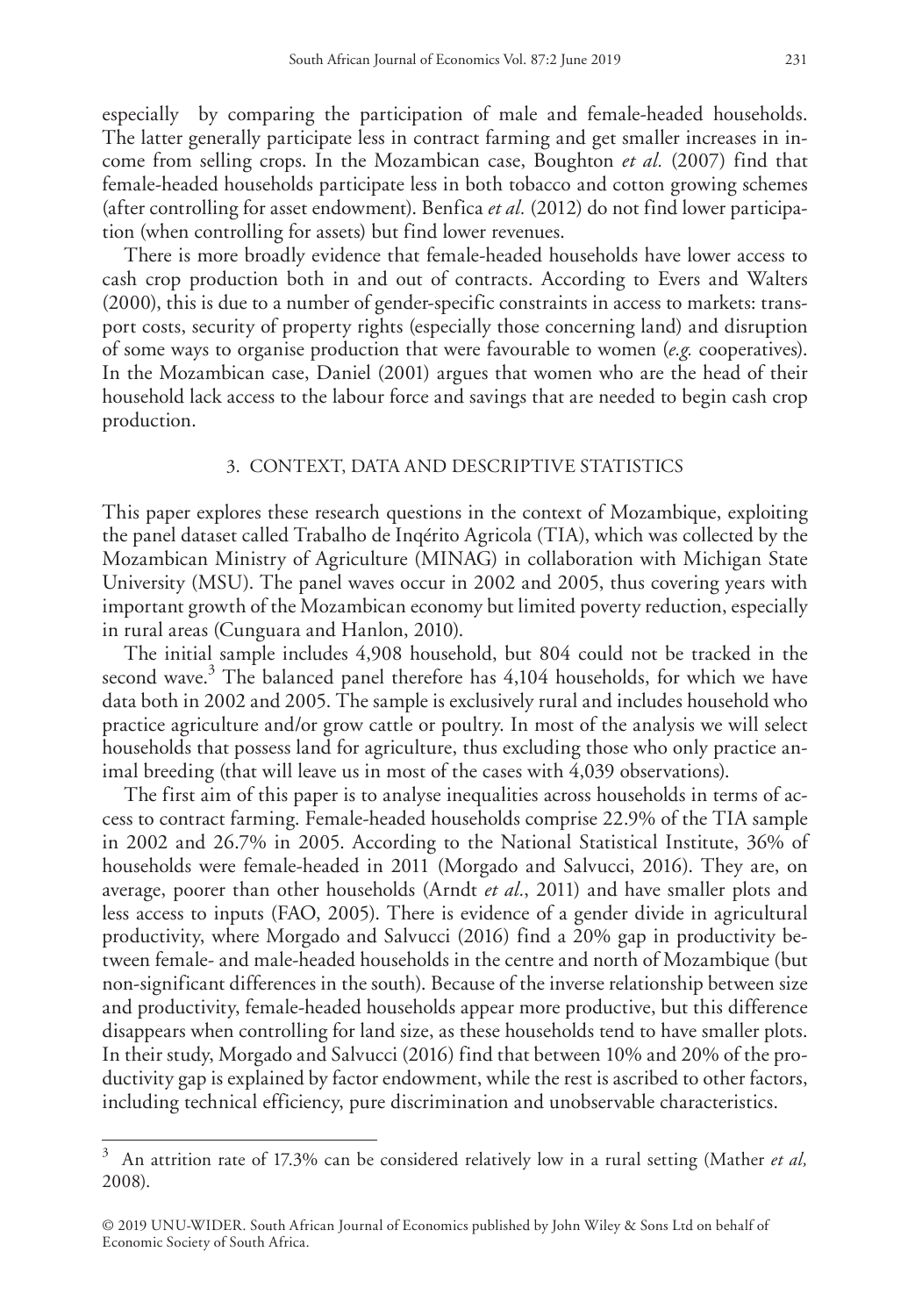The second purpose of this paper is to study within-household inequalities, paying special attention to gender differences in access to resources and services for production. In the Mozambican context, women have an important role in farming family plots, but they have lower access to markets (Boughton *et al.*, 2007). According to Arndt *et al.*  (2011), women farmers allocate similar time to agrarian work as men but relatively more time on food crops than cash crops. In a study of Zambezia, De Brauw (2015) shows that women are less likely than men to manage the plots that they control, but there is no evidence that women manage lower-quality plots.

Especially for this second purpose, the panel dimension is crucial: we will be able to properly identify the effects of entering into contract farming arrangements in  $t_1$  on selected outcomes, among households that were not into such arrangements in  $t<sub>0</sub>$ . We will use propensity score matching to match households on the basis of pre-treatment variables ("pre-contract") to identify if there are different patterns whether the household enters or doesn't into a contract. Moreover, thanks to the longitudinal component of the data, we can properly identify movements "in" and "out" of contracts, thus comparing households that entered into such arrangements between the two waves and to households that did not.

The descriptive statistics of the TIA balanced panel (2002–2005) are displayed in Table 1.

The last column of the table provides the relevant information concerning the dropouts of the balanced panel, *i.e.* the attrited households: it indicates if each variable displays a statistically significant difference in the attrited households with respect to the rest of 2002 dataset. Coherently with Mather *et al.* (2008), we find out that attrition seems to be informative, being differences significant on many dimensions, although these do not allow to identify a homogeneous group of drop-outs (on one hand, asset indicators – excluding size of landholdings – indicate that these may be poorer households with less access to the market; on the other hand, landholding and education go in the other direction). Interestingly, attrited households are more likely to be female-headed, to have a younger household head and to be bigger in size. These differences may partially explain some apparent changes in key variables between 2002 and 2005, especially the size of the household that seems to increase quite surprisingly between the two waves. 4

Contract farming is especially relevant in the Mozambican cotton and tobacco sectors (which are concentrated in the centre and north of the country). Contract farming of these two main cash crops is based on a concession system: an exclusive sale agreement compels smallholders to sell to the company who holds the concession and, in principle,

Table 1 shows that some important changes seem to occur between 2002 and 2005 in the balanced dataset. Some of them can be attributed to attrition bias, but this cannot explain all of them. The third column of the table indicates which differences are statistically significant. The decrease in the number of farmers engaged in cash crop production and in access to irrigation is somehow consistent with Mather *et al* (2008) that indicate that, contrary to what occurred in the late '90s, between 2002 and 2005 there has not been an increase in farmers' market participation in cash crop, nor of access to inputs. Still, we do not address in this paper the overall nature of the changes between the two waves and we try to minimise the bias that this can introduce in our analysis by systematically using explanatory variables at their baseline values.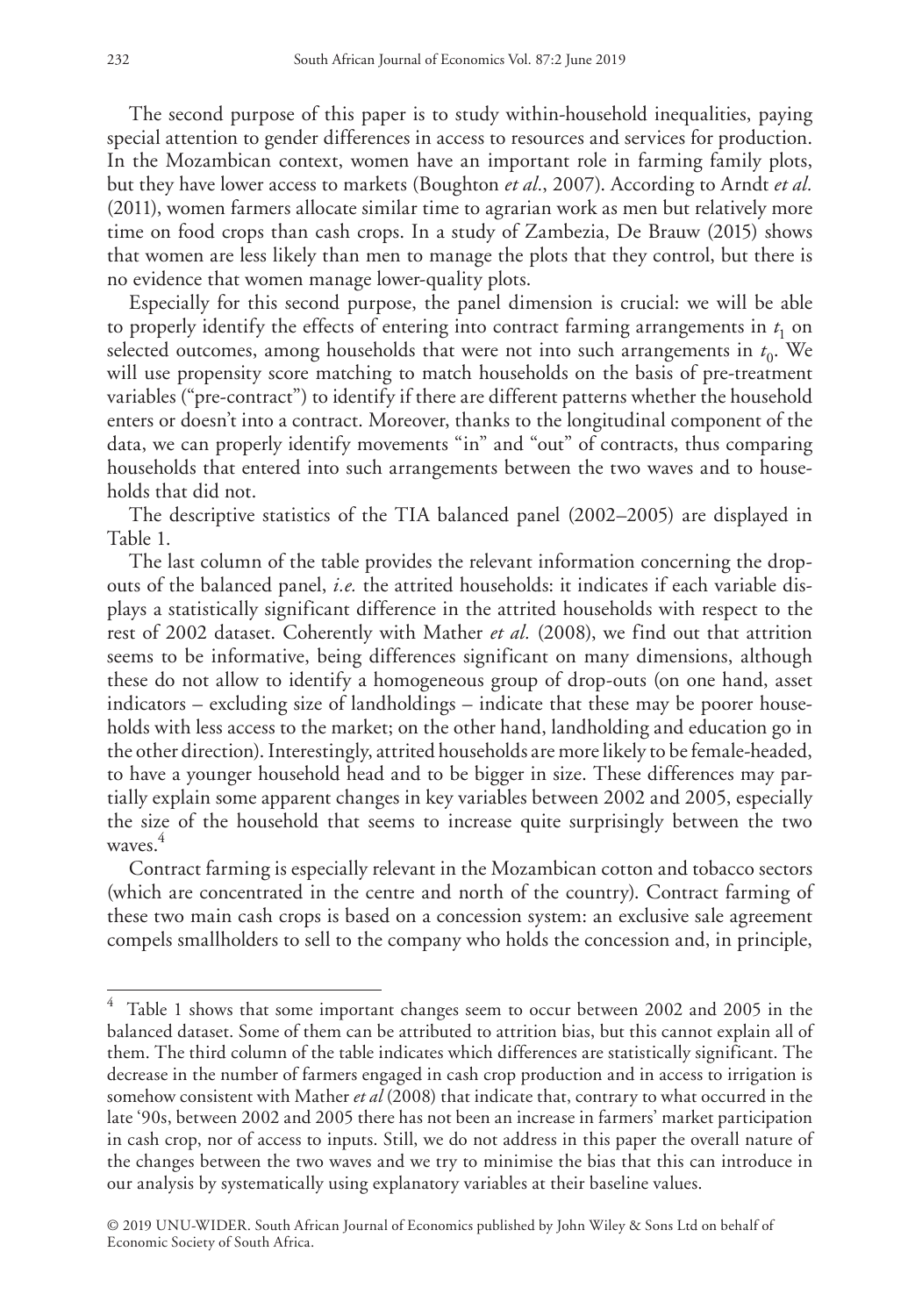|                                                    | 2002           | 2005            | Significant<br>difference be-<br>tween waves | Significant differ-<br>ence of the "attrited"<br>households |
|----------------------------------------------------|----------------|-----------------|----------------------------------------------|-------------------------------------------------------------|
| Income <sup>1</sup>                                |                |                 |                                              |                                                             |
| Total income                                       | 9,220 (24,500) | 10,760 (25,999) | ***                                          | No                                                          |
| Farm income                                        | 5,051 (11,423) | 6,207 (16,970)  | ***                                          | No                                                          |
| Non-farm income                                    | 4,106 (20,938) | 4,517 (18,631)  | No                                           | No                                                          |
| Household characteristics                          |                |                 |                                              |                                                             |
| Female-headed h                                    | 0.23(0.42)     | 0.27(0.44)      | ***                                          | $+***$                                                      |
| Age h head                                         | 44(15)         | 46.64 (14.89)   | ***                                          | ***                                                         |
| Education of h head                                | 2.78(3.93)     | 3.12 (3.90)     | ***                                          | $+$ **                                                      |
| Size of h                                          | 5.76 (3.51)    | 7.18 (4.24)     | $***$                                        | $***$                                                       |
| Assets                                             |                |                 |                                              |                                                             |
| Land (ha)                                          | 2.46(5,54)     | 2.94(4.20)      | ***                                          | $+***$                                                      |
| Land (number of plots)                             | 2.53(1.39)     | 2.02(1.18)      | ***                                          | $-***$                                                      |
| Has non farm workers                               | 0.23(0.006)    | 0.35(0.007)     | ***                                          | No                                                          |
| Has lamp                                           | 0.55(0.50)     | 0.50(0.50)      | ***                                          | $_{\pm *}$                                                  |
| Has radio                                          | 0.54(0.50)     | 0.56(0.50)      | ×                                            | ***                                                         |
| Has wc                                             | 0.42(0.49)     | 0.46(0.50)      | ***                                          | ***                                                         |
| Has irrigation <sup>2</sup>                        | 0.16(0.37)     | 0.08(0.27)      | ***                                          | $***$                                                       |
| Inputs                                             |                |                 |                                              |                                                             |
| Hires workers?                                     | 0.23(0.42)     | 0.23(0.42)      | $\rm No$                                     | No                                                          |
| Uses animal traction                               | 0.21(0.41)     | 0.18(0.38)      | ***                                          | $***$                                                       |
| Uses fertilizers                                   | 0.05(0.22)     | 0.05(0.22)      | No                                           | $_{**}$                                                     |
| Market participation                               |                |                 |                                              |                                                             |
| Association member                                 | 0.05(0.22)     | 0.09(0.29)      | ***                                          | $^{-**}$                                                    |
| Received extension                                 | 0.15(0.36)     | 0.19(0.39)      | ***                                          | $-*$                                                        |
| Received info prices                               | 0.31(0.46)     | 0.39(0.49)      | $***$                                        | No                                                          |
| Cultivates cash crops                              | 0.39(0.49)     | 0.23(0.42)      | ***                                          | $-***$                                                      |
| Women empowerment measures                         |                |                 |                                              |                                                             |
| At least one plot managed by a woman               | 0.50(0.50)     | 0.44(0.50)      | ***                                          | No                                                          |
| Number of plots managed by a woman                 | 1.06(1.37)     | 0.82(1.16)      | ***                                          | No                                                          |
| At least one plot managed by a woman (incl. sales) | <b>NA</b>      | 0.11(0.31)      |                                              | NA                                                          |
| Number of plots managed by a woman (incl. sales)   | NA             | 0.15(0.49)      |                                              | NA                                                          |
| Does a woman in the hh receive extension services? | <b>NA</b>      | 0.11(0.31)      |                                              | NA                                                          |
| Is a woman in the hh member of association?        | 0.034(0.18)    | 0.053(0.226)    | ***                                          | No                                                          |

*Table 1. Descriptive statistics (standard deviation in parenthesis)*

*Note:* Balanced panel.

\*\*\*p < 0.01,  $*$ <sup>\*</sup>p < 0.05,  $*$ p < 0.1.

<sup>1</sup>Constant 2002 prices.

<sup>2</sup>Including manual irrigation.

*Source:* Author's calculations based on the Trabalho de Inquérito Agricola 2002–2005 (TIA) panel dataset.

requires that the company supports smallholders in the production process. It has to be noted that in Mozambique the structure of land ownership is characterised by very small landholdings. In the TIA 2002 sample, the median size of a plot of land is 1.5 ha.

First, we must identify which farmers participate in contract farming agreements. We know the main sale outlet for each cultivated crop, one of which is *companhia fomentadora* (the supporting company, which is how the buyer company is defined); a household is defined as "being into contract farming" if it has a supporting company as main outlet for at least one cultivated crop. In 2002, 254 households (6.2% of the sample) had a contract, and in 2005, 323 (7.9% of the sample). The most represented crops are indeed cotton and tobacco; 32% of cotton growers and 53% of tobacco growers have at least one contract farming arrangement with a company.

Households that are part of contract farming agreements significantly differ from households that are not. These differences are significant for an important set of variables (Table 2), especially asset endowment, access to inputs and access to services.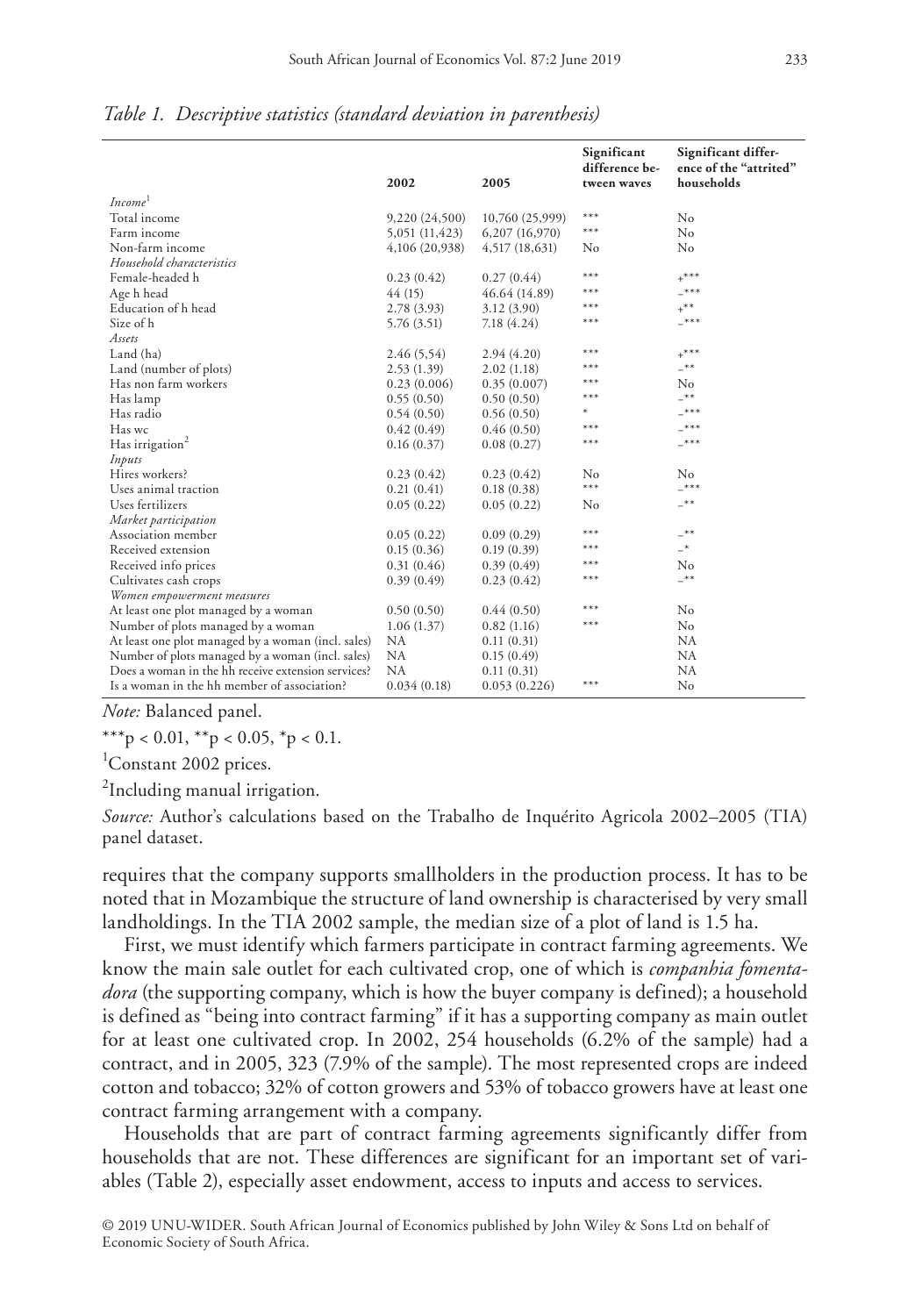|                                        | Non contract farming | <b>Contract farming</b> | Difference |  |
|----------------------------------------|----------------------|-------------------------|------------|--|
| Female-headed household                | 0.24                 | 0.11                    | $***$      |  |
| Age household head                     | 44.42                | 43.28                   |            |  |
| Education household head               | 2.75                 | 3.17                    |            |  |
| Size of the household                  | 5.76                 | 5.80                    |            |  |
| Land size (ha)                         | 2.38                 | 3.75                    | $***$      |  |
| Number of plots                        | 2.49                 | 3.15                    | $***$      |  |
| Number of non-farm workers             | 0.24                 | 0.13                    | $***$      |  |
| Owns a lamp?                           | 0.55                 | 0.55                    |            |  |
| Owns a radio?                          | 0.54                 | 0.69                    | $***$      |  |
| Owns a wc?                             | 0.41                 | 0.56                    | $***$      |  |
| Has irrigation (at least on one plot)? | 0.15                 | 0.25                    | $***$      |  |
| Hires workers?                         | 0.21                 | 0.44                    | $***$      |  |
| Uses animal traction?                  | 0.21                 | 0.25                    |            |  |
| Uses fertilizers?                      | 0.03                 | 0.34                    | $***$      |  |
| Is association member?                 | 0.05                 | 0.11                    | $***$      |  |
| Receives extension services?           | 0.14                 | 0.30                    | $***$      |  |
| Received information on prices?        | 0.30                 | 0.46                    | $***$      |  |
| Produces cash crops?                   | 0.37                 | 0.85                    | $***$      |  |
| N                                      | 3850                 | 254                     |            |  |

*Table 2. Household characteristics for participants and non-participants in contract farming arrangements*

*Note:* Data at baseline (2002). Balanced panel.

\*\*\*p < 0.01, \*\*p < 0.05, \*p < 0.1.

*Source:* Author's calculations based on the Trabalho de Inquérito Agricola 2002–2005 (TIA) panel dataset.

## 4. FEMALE-HEADED HOUSEHOLDS AND SELECTION INTO (AND OUT OF) CONTRACTS

The first part of our analysis focuses on inequalities across female- and male-headed households. Female-headed households comprise 23% of the sample in 2002 and 27% in 2005.

There is evidence of a negative correlation between female-headed households and participation in contracts (Table 3). At the baseline, 7.1% of male-headed households are in contract farming arrangements, as opposed to only 2.9% of female-headed households.

Of course, female- and male-headed households have a number of differences that may explain their differential access to contract farming. Table 3 shows these differences at the baseline: on average, female-headed households are smaller, the head of household is 1 year older and has less education compared to male-headed households. A woman who is the head of her household is much more likely to be divorced or widowed (65% compared to 3% of men). Female-headed households also have smaller and fewer plots, although they are more dependent on agriculture (the household head practices farming as main activity in 96% of cases, while this proportion decreases to 79% in the case of men). In addition, female-headed households are poorer in terms of both income and assets.

These characteristics, which may be themselves the result of unequal distribution of resources and entitlements, may explain female-headed households' more limited access to contract farming arrangements. These households have significantly less access to extension services and inputs, such as fertilizers and less ability to hire workers, which may be crucial to access contracts.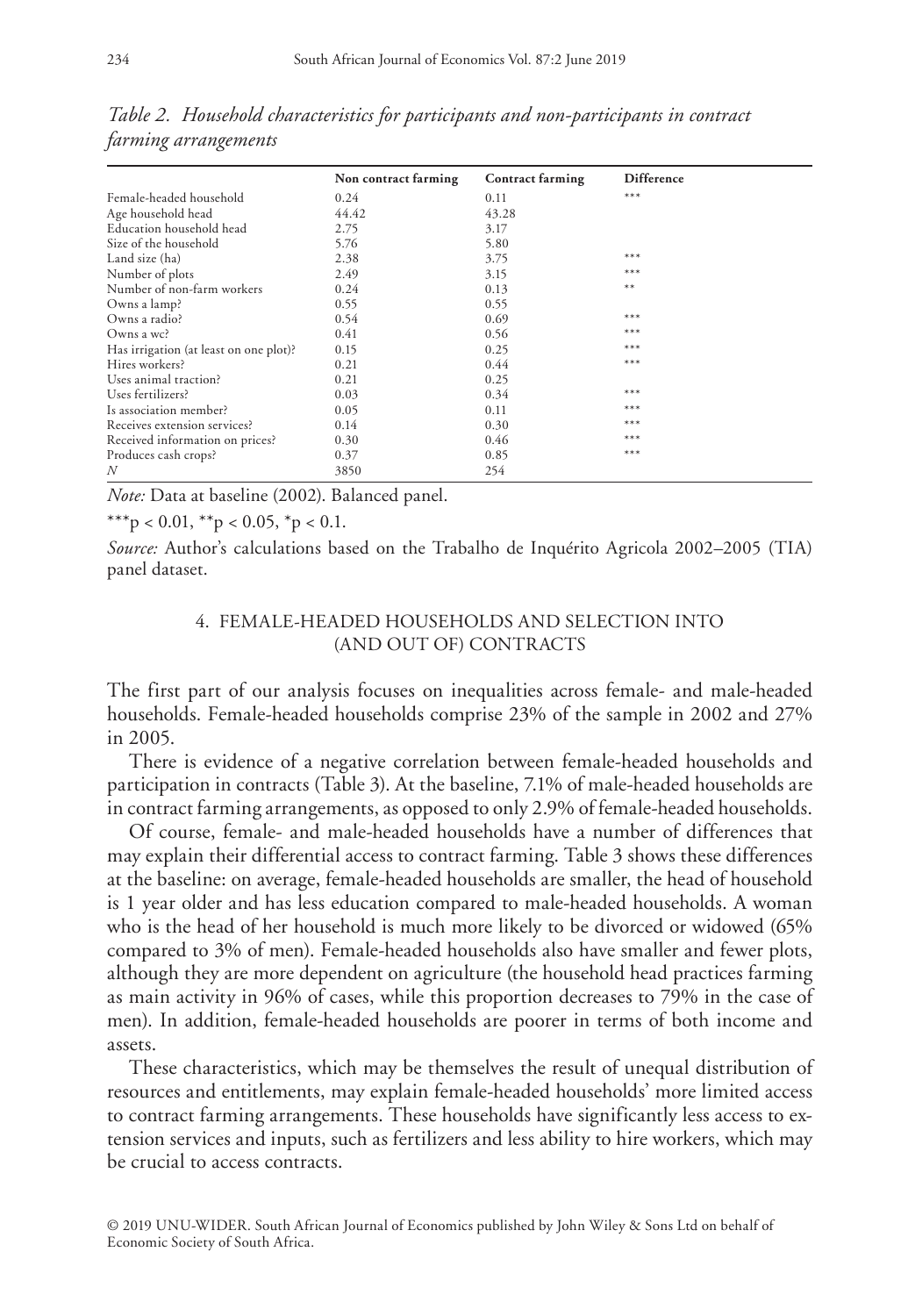|                                           | Male-headed  | Female-headed | <b>Difference</b> |
|-------------------------------------------|--------------|---------------|-------------------|
| Is into a contract farming agreement?     | 0.071(0.005) | 0.029(0.005)  | ***               |
| Age household head                        | 43.9(0.26)   | 45.7(0.49)    | ***               |
| Household head has some formal education? | 0.64(0.008)  | 0.27(0.14)    | ***               |
| Size of the household                     | 6.16(0.65)   | 4.43(0.087)   | $***$             |
| Hh widowed or divorced                    | 0.03(0.003)  | 0.65(0.02)    | $***$             |
| Number of hh members not in working age   | 3.01(0.04)   | 2.20(0.06)    | $***$             |
| Number of men in working age              | 1.52(0.19)   | 0.78(0.031)   | $***$             |
| Number of women in working age            | 1.64(0.023)  | 1.45(0.03)    | $***$             |
| Hh main activity agriculture              | 0.79(0.007)  | 0.95(0.007)   | ***               |
| Land size (ha)                            | 2.72(0.11)   | 1.59(0.086)   | ***               |
| Number of plots                           | 2.61(0.25)   | 2.24(0.41)    | $***$             |
| Number of non-farm workers in the hh      | 0.34(0.012)  | 0.22(0.018)   | $***$             |
| Total household income                    | 10,692 (488) | 4,282 (242)   | $***$             |
| Owns a lamp?                              | 0.58(0.008)  | 0.43(0.02)    | ***               |
| Owns a radio?                             | 0.61(0.008)  | 0.32(0.015)   | ***               |
| Owns a wc?                                | 0.44(0.008)  | 0.37(0.15)    | $***$             |
| Has irrigation (at least on one plot)?    | 0.16(0.006)  | 0.16(0.012)   |                   |
| Hires workers?                            | 0.256(0.008) | 0.13(0.011)   | ***               |
| Uses animal traction?                     | 0.22(0.007)  | 0.18(0.01)    | ***               |
| Uses fertilizers?                         | 0.06(0.004)  | 0.029(0.005)  | ***               |
| Is association member?                    | 0.054(0.004) | 0.046(0.007)  |                   |
| Receives extension services?              | 0.162(0.007) | 0.105(0.01)   | ***               |
| Received information on prices?           | 0.33(0.008)  | 0.22(0.13)    | ***               |
| Produces cash crops?                      |              |               |                   |
| N                                         | 3161         | 943           |                   |

*Table 3. Household characteristics for male and female-headed households*

*Note:* Data at baseline (2002).

\*\*\*p < 0.01, \*\*p < 0.05, \*p < 0.1.

The income and land dimensions are captured by Figs. 1 and 2.

In a comparison of participation in contract farming across both land and income quartiles, nevertheless, we still find significant gender-related differences (Table 4); female-headed households are characterised by less participation in contracts in all land quartiles<sup>5</sup> and in the first three income quartiles. Only in the richer quartile does this difference disappear.

Next, let us consider a multivariate framework and examine the determinants of participation in contract farming in 2005. We use the balanced panel dataset and further exclude households that do not have a plot of land for agricultural purposes (meaning that they only practice animal breeding but not agriculture). We then perform a probit model using inverse probability weights to account for attrition bias<sup>6</sup> (as suggested by Mather *et al*, 2008 and Giesbert and Schindler, 2012). The unconditional marginal effect is −0.065, meaning that a female-headed household has a probability of being in a contract farming arrangement that is 6.5 percentage points lower if compared to a male-headed household. This difference may include of course the effect of major confounding factors. We then control for lagged asset endowment (land, fixed assets, land title, irrigation, etc.), lagged access to services (extension, association) and lagged access to inputs (hiring workers, use of fertilisers and pesticides). The characteristics of the household, including the dummy variable capturing the gender of the head of household, are contemporary to the dependent variable.<sup>7</sup>

<sup>&</sup>lt;sup>5</sup> We apply the same exclusion of outliers as in the previous graphs.<br><sup>6</sup> We follow Baulch and Quisumbing (2011).<br><sup>7</sup> We made this choice because we do not expect reverse causality between contract farming and household (and head of household) characteristics. The results are robust when these are replaced with lagged controls.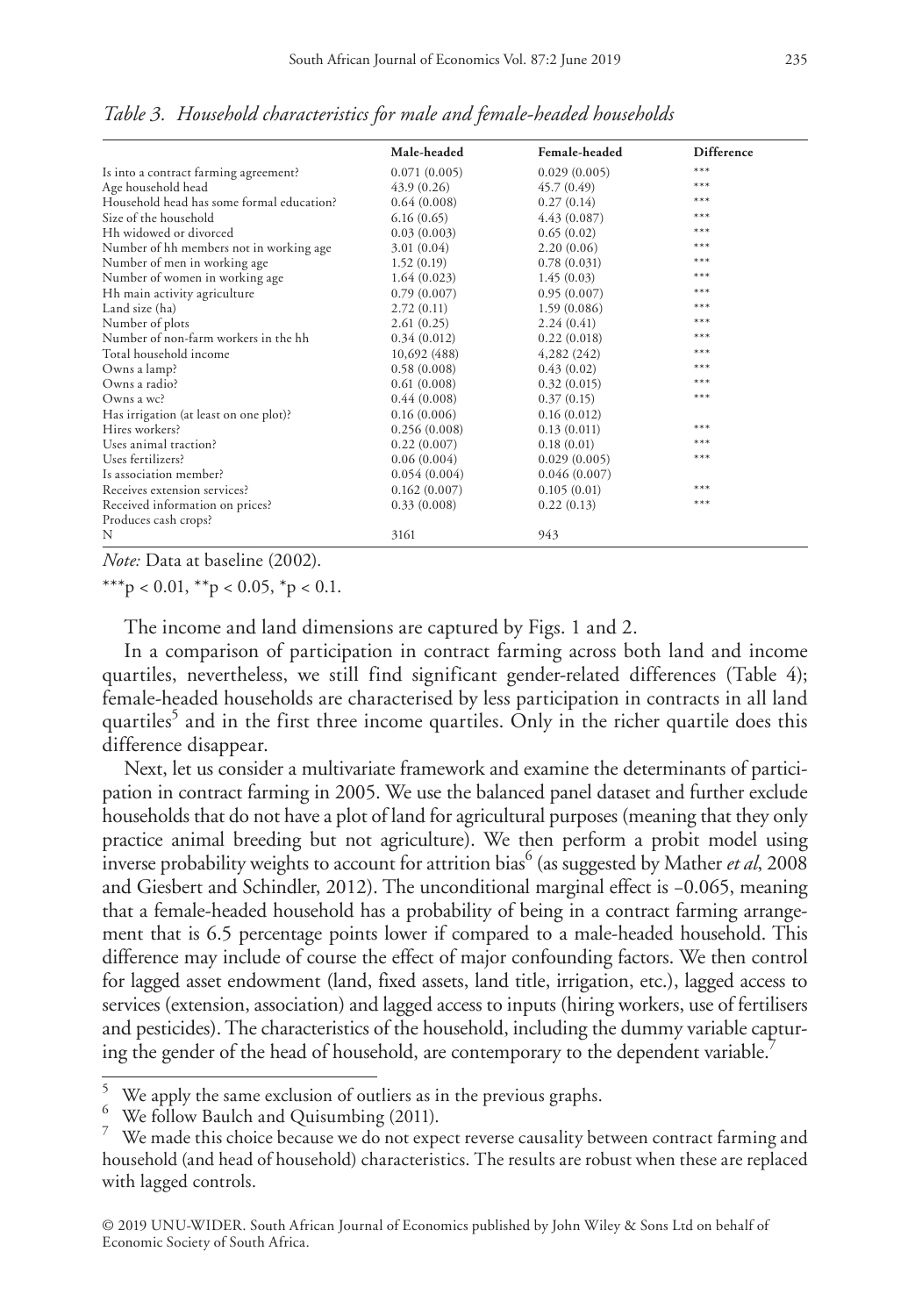

*Figure 1. Land size in 2002 (baseline) [We exclude observation with more than 20 ha.] [Colour figure can be viewed at [wileyonlinelibrary.com](www.wileyonlinelibrary.com)] Source:* Author's illustration based on the Trabalho de Inquérito Agricola 2002–2005 panel dataset.

Table 5 shows the marginal effects computed using the probit model.<sup>8</sup> In Column 1, only household characteristics and main income and food production measures are included as controls. Column 2 includes variables to capture asset endowment, and Column 3 includes variables measuring access to input and services. The age of the household head and the size of the household seem to be consistently significant across different specifications. The former negatively affects the probability of being in a contract, while the second positively affects it. Food own production (tons per capita) and the dummy variable indicating whether the household was already producing cash crops in  $2002^9$ both significantly affect the probability of having a contract in 2005. Assets have different effects, and interestingly, the number of plots seems to have a greater impact than the size of landholdings. Among inputs, access to pesticides seems to be most important.

Female-headed households have a significantly lower probability of entering into contract farming across all specifications, although the impact decreases from about −0.065 (unconditional difference not shown) to −0.035 after controlling for asset endowment and access to inputs. In Column 4, we control for a dummy that indicates whether the

<sup>8</sup> The size of the sample is reduced because of the introduction of province (Columns 1–5) and district fixed effects. In the first five columns, we have to exclude the observations (652) that are in provinces in which no contract farming is observed (the southern provinces of Maputo and Inhambane). Similarly, in the last specifications, all observations in districts in which no contract farming occurs are dropped, leading to a much smaller sample (about 1900 observations).

<sup>9</sup> Producing cash crops and being in a contract are correlated since most contracts are established for cash crops but do not completely overlap. The results remain the same if we do not control for lagged cash crop production.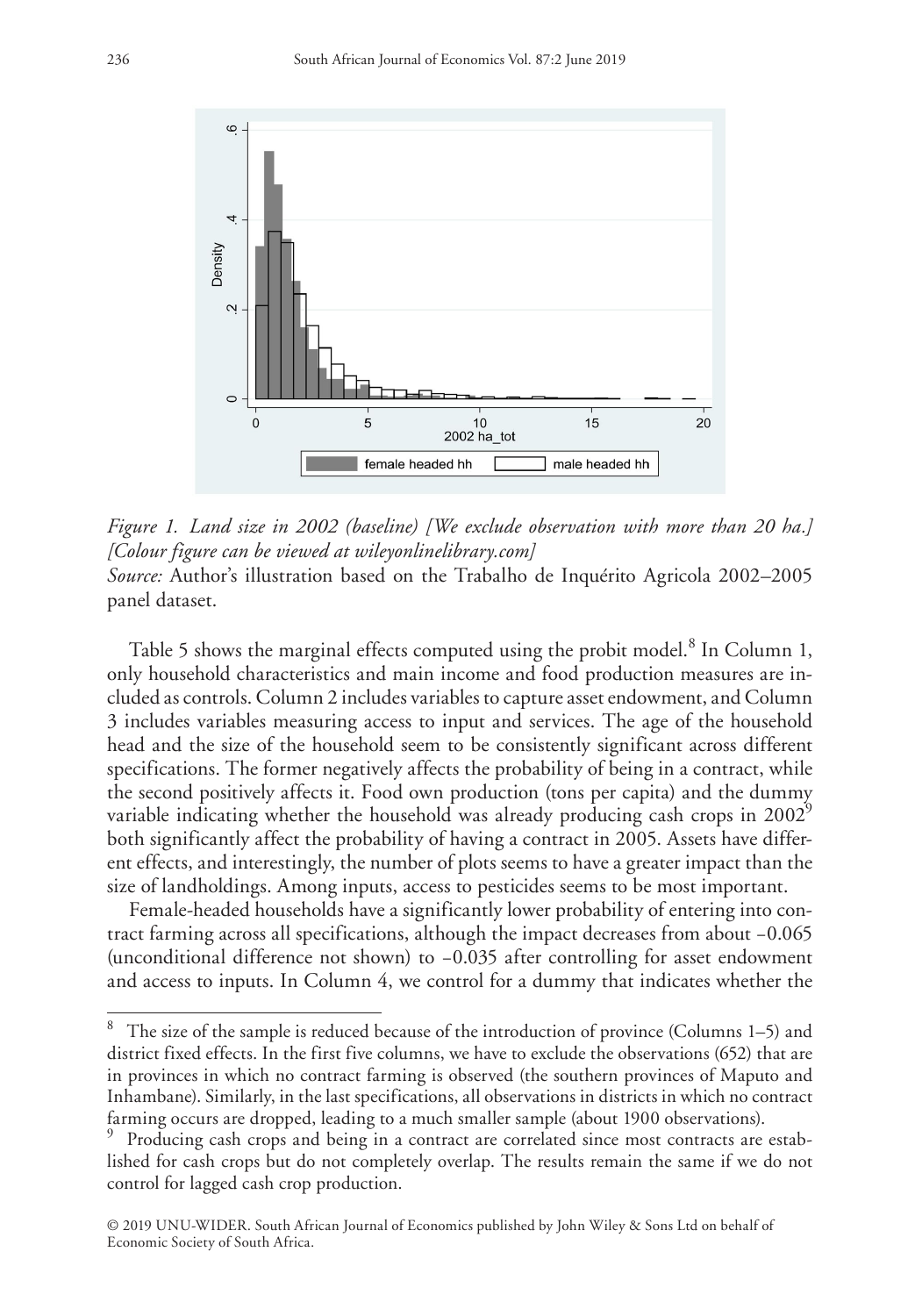

*Figure 2. Total income in 2002 (baseline) [We exclude the top 1% of observations.] [Colour figure can be viewed at [wileyonlinelibrary.com](www.wileyonlinelibrary.com)]*

*Source:* Author's illustration based on the Trabalho de Inquérito Agricola 2002–2005 panel dataset.

head of household is widowed or single. Although this is not significant, it decreases the impact of the gender of the head of household by 0.7% point (that moreover becomes significant only at the 10% level). In Column 5, the size of the household is replaced by the number of men of working age to account for the differential composition of maleand female-headed households, which can reflect the differential availability of the labour force. This further decreases, albeit marginally, the effect of head of household to −0.027. The last specification (Column 6) includes district-level fixed effects. Interestingly, this increases the differences caused by the gender of the head of household. Within the same district, the marginal effect of having a woman as household head on the probability of being in contract farming agreement is −0.052.10

We do not use a panel specification as main one because there is little variation over time both of contract farming and of the gender of the household head (and, when it does, it is likely to be due to major confounding effects, such as migration or a death in the family that may themselves strongly impact the probability of being into contracts). Still, Table 6 presents the results of a probit random effect model<sup>11</sup> in which the dependent variable takes value 1 if the household is engaged in contract farming.

The coefficient of the gender of the household head is still weakly negative and significant, but, for the reason indicated before, we do not consider this as the most

 $10$  The results presented are also robust if controlling for a dummy variable that captures participation in contract farming in 2002.

We use a random effect model because there is too little variation in contract farming between  $t_0$  and  $t_1$ .

<sup>© 2019</sup> UNU-WIDER. South African Journal of Economics published by John Wiley & Sons Ltd on behalf of Economic Society of South Africa.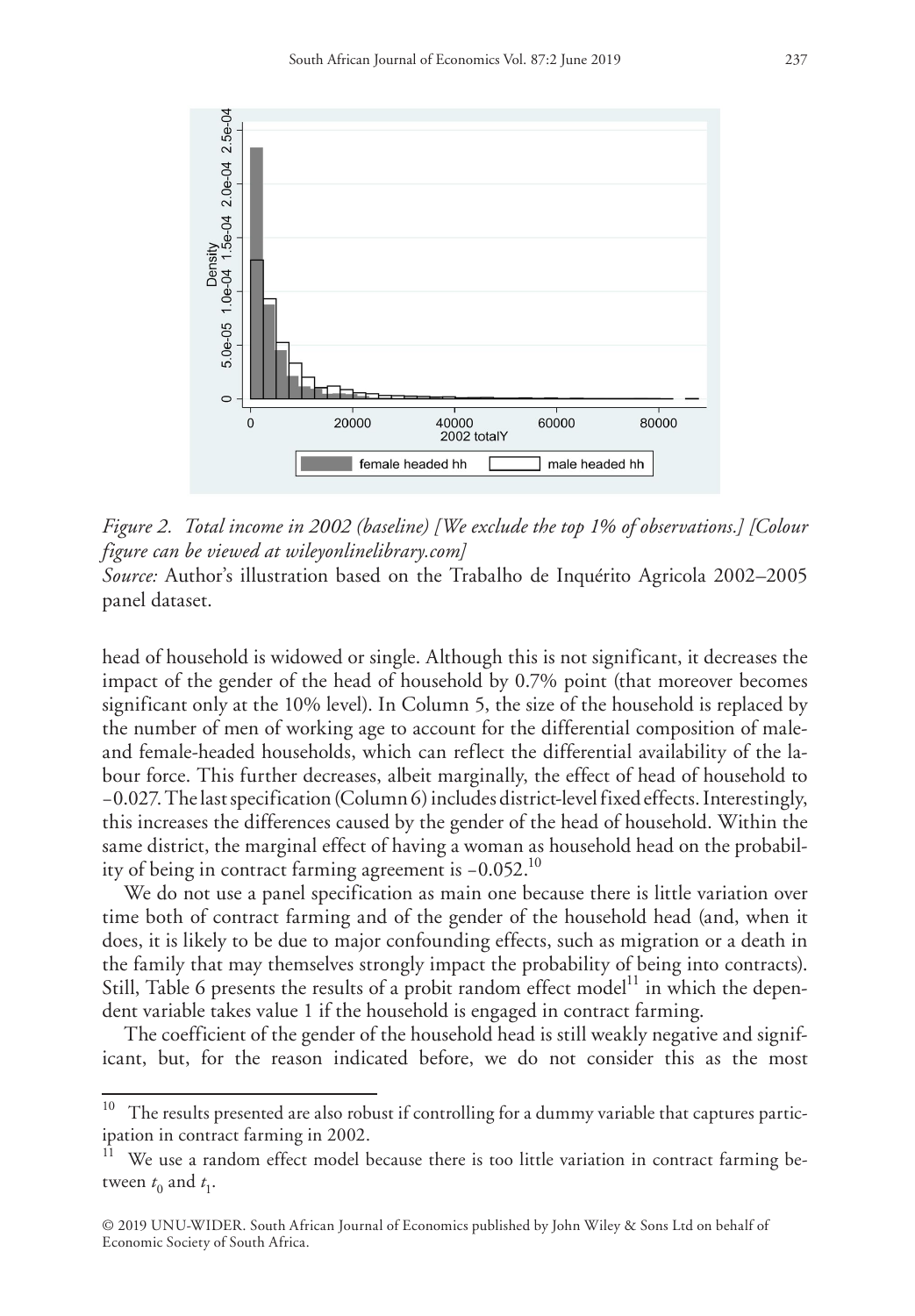|                           | Share of male-headed households in<br>contract farming | Share of female-headed households in<br>contract farming | <b>Difference</b> |
|---------------------------|--------------------------------------------------------|----------------------------------------------------------|-------------------|
| Total                     |                                                        |                                                          |                   |
| Quartiles of land size    |                                                        |                                                          |                   |
|                           | 0.022(0.006)                                           | 0.009(0.005)                                             | $\ast$            |
| $_{\rm II}$               | 0.059(0.009)                                           | 0.027(0.010)                                             | $**$              |
| Ш                         | 0.086(0.010)                                           | 0.053(0.015)                                             | $\ast$            |
| IV                        | 0.108(0.010)                                           | 0.049(0.020)                                             | $**$              |
| Quartiles of total income |                                                        |                                                          |                   |
|                           | 0.021(0.006)                                           | 0.008(0.004)                                             | $**$              |
| H                         | 0.046(0.008)                                           | 0.016(0.008)                                             | $***$             |
| Ш                         | 0.075(0.009)                                           | 0.038(0.014)                                             | $**$              |
| IV                        | 0.129(0.011)                                           | 0.110(0.029)                                             |                   |
|                           |                                                        |                                                          |                   |

*Table 4. Differences in participation in contract farming between male- and femaleheaded households across land and income quartiles (standard deviations in parenthesis)*

*Notes:* Data at baseline: Differences are bigger in 2005 (not shown).

\*\*\*p < 0.01, \*\*p < 0.05, \*p < 0.1.

*Source:* Author's calculations based on the Trabalho de Inquérito Agricola 2002–2005 (TIA) panel dataset.

appropriate way to investigate the effect of being a female-headed household on contracts. Income moves in the same direction as participation in contract farming. Variables indicating access to inputs appear to play a major role, and assets play much less of a role (but again, these are variables that do not change substantially over time). Cultivating cash crops and having the household head directly engaged in agriculture are closely related to the probability of being into contract farming arrangements.<sup>12</sup>

## *4.1 Robustness Checks*

As a robustness check, we use propensity score matching to compare female- and maleheaded households at *t* 1. We consider a female head of household to be the "treatment variable," and we compare households that are similar in a number of different variables but differ with respect to the gender of the head of household. We use the predicted values of a probit model to identify the closest male-headed household to each femaleheaded household (*i.e.* the most similar based on the observable variables<sup>13</sup>). These observables are measures of asset endowment, income and production, access to inputs and services and basic household characteristics.<sup>14</sup>

As shown in Table 7, if we do not control for the household head being divorced or widowed, we find a smaller but still negative effect going in the same direction of our main specification, thus confirming that female-headed households have lower probability to enter into contract farming arrangements. If we control for the marital status of the household head, the effect is not significantly different from zero, meaning that if we compare

In this specification, endogeneity bias may have a relevant impact, so we have to be particularly careful in inferring causality.

 $13$  As mentioned later, the main limitation of propensity score matching is that observations are matched only on the basis of observable characteristics. Thus, this does not allow one to identify all differences related to non-observable characteristics.

<sup>14</sup> The treatment effects are calculated with a one-to-one match, and the Abadie-Imbens (Abadie and Imbens, 2016) standard error is estimated.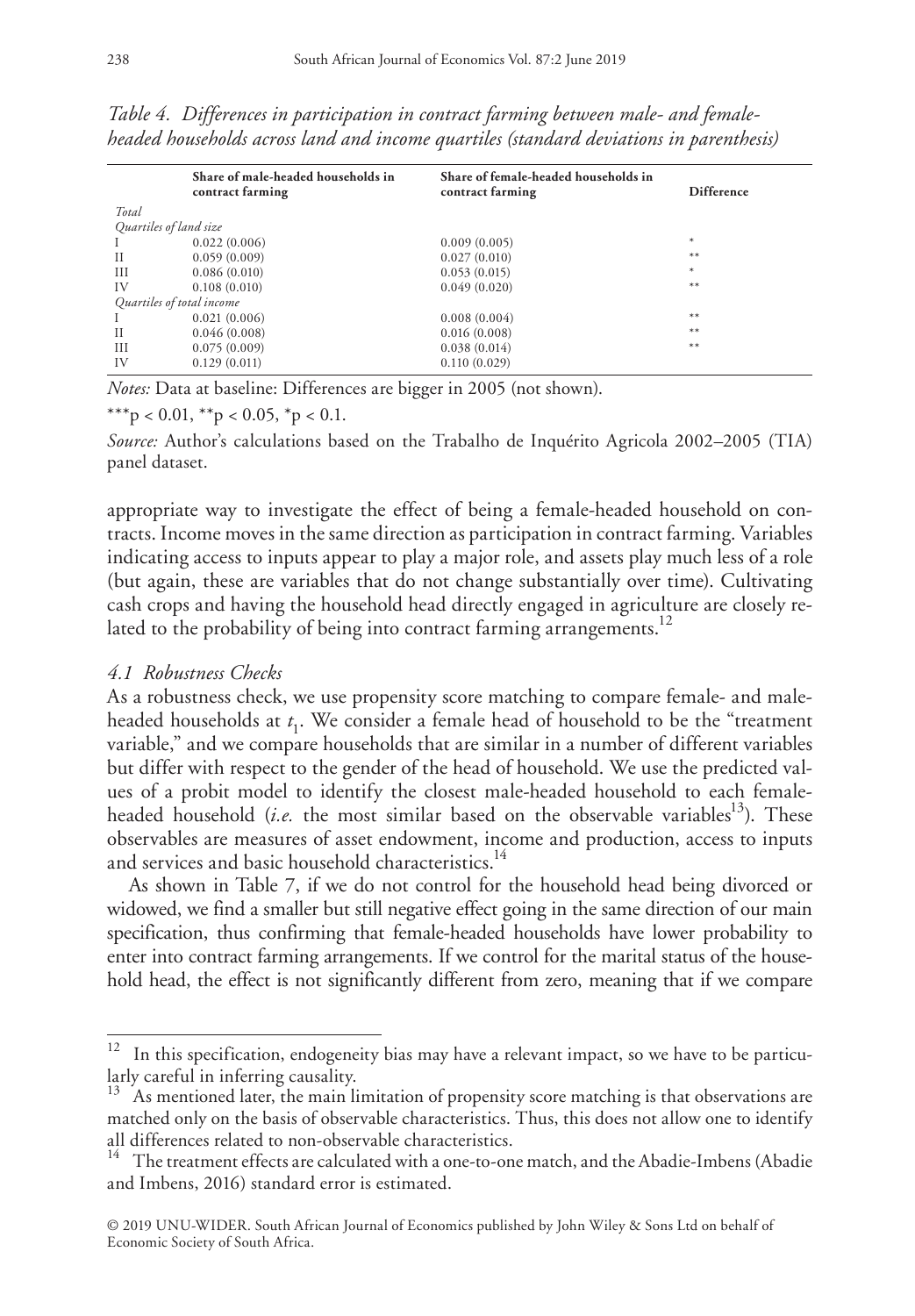|                                                | (1)           | (2)                  | (3)                     | (4)                     | (5)                  | (6)                 |
|------------------------------------------------|---------------|----------------------|-------------------------|-------------------------|----------------------|---------------------|
| Female-headed household                        | $-0.0411***$  | $-0.0409***$         | $-0.0347***$            | $-0.0281*$              | $-0.0276*$           | $-0.0524**$         |
| 2005                                           | (0.0142)      | (0.0147)             | (0.0134)                | (0.0148)                | (0.0147)             | (0.0263)            |
| Log of total income 2002                       | 0.0103        | 0.00985              | 0.00482                 | 0.00478                 | 0.00559              | $-0.000372$         |
|                                                | (0.00735)     | (0.00866)            | (0.00911)               | (0.00914)               | (0.00906)            | (0.0143)            |
| Age of head of household                       | $-0.00115***$ | $-0.00135***$        | $-0.00140***$           | $-0.00134***$           | $-0.00129***$        | $-0.00215***$       |
| 2005                                           | (0.000336)    | (0.000347)           | (0.000342)              | (0.000375)              | (0.000386)           | (0.000615)          |
| Household head education                       | $-0.0135$     | $-0.0142$            | $-0.0145$               | $-0.0144$               | $-0.0129$            | $-0.0146$           |
| 1 2005                                         | (0.0145)      | (0.0143)             | (0.0148)                | (0.0149)                | (0.0149)             | (0.0225)            |
| Household head education                       | $-0.0235$     | $-0.0238$            | $-0.0232$               | $-0.0227$               | $-0.0214$            | $-0.0288$           |
| 2 2 0 0 5                                      | (0.0201)      | (0.0204)             | (0.0206)                | (0.0206)                | (0.0206)             | (0.0326)            |
| Household head education                       | $-0.0559*$    | $-0.0451$            | $-0.0384$               | $-0.0377$               | $-0.0358$            | $-0.0488$           |
| 3 2005                                         | (0.0327)      | (0.0340)             | (0.0319)                | (0.0319)                | (0.0320)             | (0.0516)            |
| Cultivates cash crops?                         | $0.129***$    | $0.116***$           | $0.0866***$             | $0.0862***$             | $0.0861***$          | $0.105***$          |
| 2002                                           | (0.0226)      | (0.0208)             | (0.0161)                | (0.0161)                | (0.0161)             | (0.0220)            |
| Size of the household                          | $0.00286*$    | 0.00220              | 0.00234                 | 0.00223                 |                      | 0.00257             |
| 2005                                           | (0.00151)     | (0.00158)            | (0.00152)               | (0.00152)               |                      | (0.00290)           |
| Number of men in<br>working age in hh 2005     |               |                      |                         |                         | 0.00222<br>(0.00474) |                     |
| Food production per                            | $0.0356***$   | $0.0287**$           | $0.0297**$              | $0.0295**$              | $0.0254**$           | $0.0400*$           |
| capita (ton) 2002                              | (0.0130)      | (0.0116)             | (0.0119)                | (0.0119)                | (0.0115)             | (0.0205)            |
| Owns a lamp? 2002                              |               | $-0.0271*$           | $-0.0282**$             | $-0.0284**$             | $-0.0282**$          | $-0.0392*$          |
|                                                |               | (0.0140)             | (0.0127)                | (0.0126)                | (0.0126)             | (0.0204)            |
| Owns a radio? 2002                             |               | $-0.000924$          | 0.00158                 | 0.00126                 | 0.00175              | 0.0156              |
|                                                |               | (0.0104)             | (0.0103)                | (0.0103)                | (0.0103)             | (0.0164)            |
| Owns a wc? 2002                                |               | $0.0218*$            | $0.0180*$               | 0.0173                  | 0.0171               | 0.0139              |
|                                                |               | (0.0112)             | (0.0107)                | (0.0106)                | (0.0105)             | (0.0195)            |
| Owns a granary? 2005 <sup>1</sup>              |               | 0.0191               | $0.0220*$               | $0.0216*$               | $0.0216*$            | 0.0305              |
|                                                |               | (0.0138)             | (0.0129)                | (0.0130)                | (0.0130)             | (0.0203)            |
| Has irrigation (at least on                    |               | $-0.0175$            | $-0.0313**$             | $-0.0313**$             | $-0.0316**$          | $-0.0536**$         |
| one plot)? 2002                                |               | (0.0149)             | (0.0144)                | (0.0145)                | (0.0145)             | (0.0255)            |
| Has at least one titled<br>plot? 2002          |               | 0.000102             | 0.00746                 | 0.00864                 | 0.00765              | 0.0164              |
|                                                |               | (0.0417)             | (0.0401)                | (0.0403)                | (0.0403)             | (0.0750)            |
| At least one hh member is<br>waged worker 2002 |               | $-0.0388**$          | $-0.0357*$              | $-0.0355*$              | $-0.0357*$           | $-0.0289$           |
| Size of landholding (ha)                       |               | (0.0178)<br>0.000955 | (0.0187)<br>$-4.79e-05$ | (0.0187)<br>$-5.75e-05$ | (0.0188)<br>0.000277 | (0.0309)<br>0.00382 |
| 2002                                           |               | (0.00129)            | (0.00139)               | (0.00140)               | (0.00129)            | (0.00264)           |
| Number of plots 2002                           |               | $0.0113**$           | 0.00659                 | 0.00652                 | 0.00690              | 0.00622             |
|                                                |               | (0.00480)            | (0.00441)               | (0.00441)               | (0.00437)            | (0.00619)           |
| Hires workers? 2002                            |               |                      | 0.00423                 | 0.00460                 | 0.00472              | $-0.00619$          |
|                                                |               |                      | (0.0143)                | (0.0145)                | (0.0148)             | (0.0217)            |
| Uses animal traction?                          |               |                      | 0.0117                  | 0.0114                  | 0.0119               | 0.0186              |
| 2002                                           |               |                      | (0.0198)                | (0.0198)                | (0.0204)             | (0.0323)            |
| Uses fertilizers? 2002                         |               |                      | $0.0457**$              | $0.0461**$              | $0.0453**$           | 0.0306              |
|                                                |               |                      | (0.0188)                | (0.0188)                | (0.0187)             | (0.0288)            |
| Uses pesticides? 2002                          |               |                      | $0.0868***$             | $0.0874***$             | $0.0878***$          | $0.0822***$         |
|                                                |               |                      | (0.0191)                | (0.0190)                | (0.0190)             | (0.0274)            |
| Received extension                             |               |                      | 0.0126                  | 0.0126                  | 0.0124               | 0.0259              |
| services? 2002                                 |               |                      | (0.0136)                | (0.0136)                | (0.0136)             | (0.0195)            |
| Member of association?                         |               |                      | 0.00783                 | 0.00792                 | 0.00821              | 0.000784            |
| 2002                                           |               |                      | (0.0295)                | (0.0297)                | (0.0297)             | (0.0476)            |
| Hh head is widowed or                          |               |                      |                         | $-0.0184$               | $-0.0199$            | $-0.0197$           |
| divorced 2005                                  |               |                      |                         | (0.0214)                | (0.0218)             | (0.0341)            |
| PROV FE                                        | <b>YES</b>    | <b>YES</b>           | <b>YES</b>              | YES                     | YES                  | NO                  |
|                                                | NΟ            | NO                   | NO                      | NO                      | NΟ                   | <b>YES</b>          |
| Observations                                   | 3,355         | 3,355                | 3,355                   | 3,355                   | 3,355                | 1,908               |

*Table 5. Determinants of the probability of being in a contract farming agreement in 2005. Marginal effects after Probit*

<sup>1</sup>We don't have the information whether the households owned a granary at baseline.

\*\*\*p < 0.01, \*\*p < 0.05, \*p < 0.1.

*Source:* Author's calculations based on the Trabalho de Inquérito Agricola 2002-2005 (TIA) panel dataset.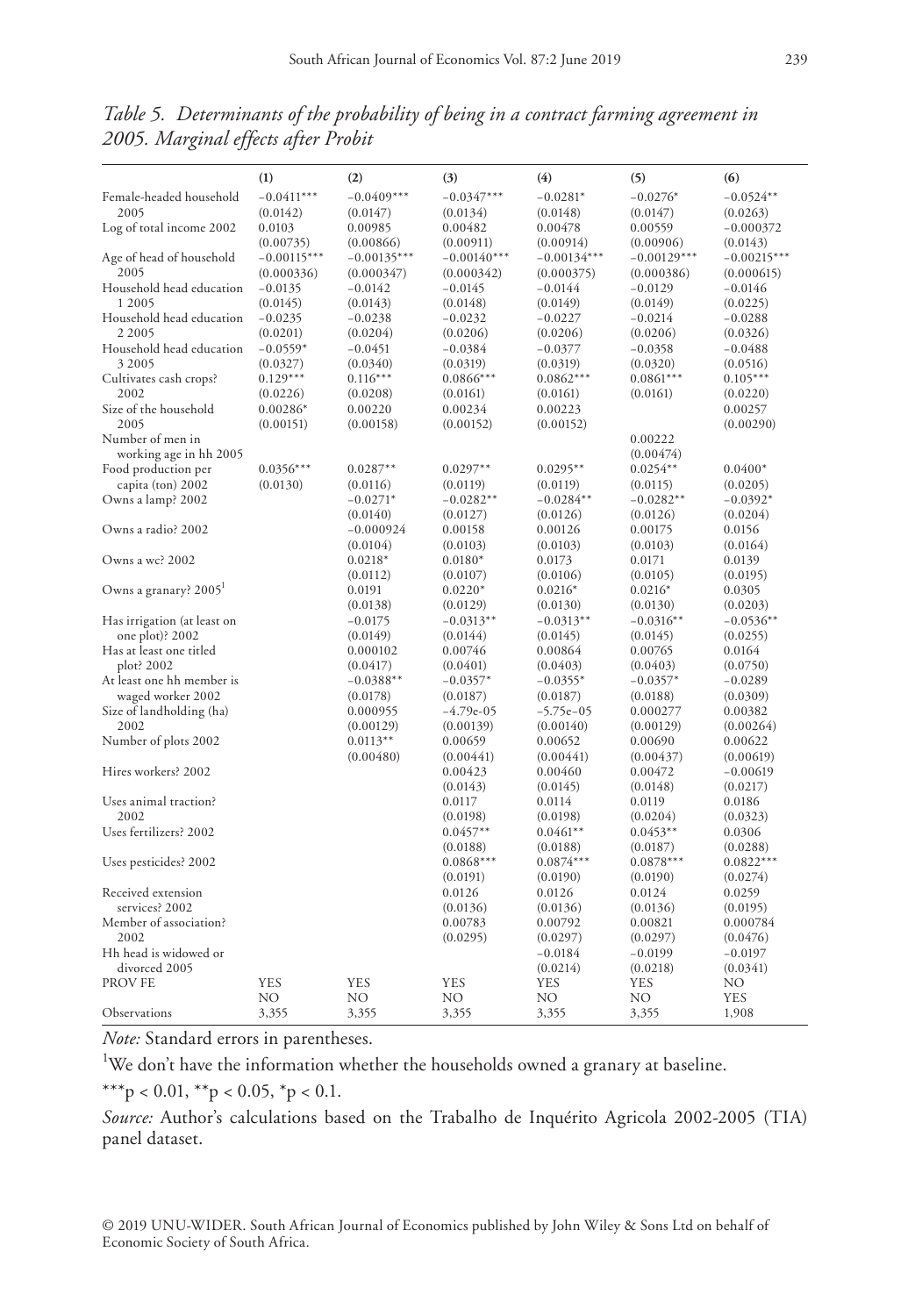|                                                           | (1)<br><b>Merginal Effects</b> |
|-----------------------------------------------------------|--------------------------------|
| Log of total income                                       | $0.271***$                     |
|                                                           | (0.0444)                       |
| Female-headed household                                   | $-0.179*$                      |
|                                                           | (0.0993)                       |
| Age of household age                                      | $-0.00274$                     |
| Size of the household                                     | (0.00275)                      |
|                                                           | $-0.00494$<br>(0.0118)         |
| Household head education 1                                | $-0.0122$                      |
|                                                           | (0.0800)                       |
| Household head education 2                                | 0.0454                         |
|                                                           | (0.130)                        |
| Household head education 3                                | $-0.264$                       |
|                                                           | (0.190)                        |
| Size of landholding (ha)                                  | $-0.00693$                     |
| Number of plots                                           | (0.00769)<br>$-0.0224$         |
|                                                           | (0.0353)                       |
| Owns a lamp? 2002                                         | $-0.0649$                      |
|                                                           | (0.0766)                       |
| Owns a radio? 2002                                        | 0.0189                         |
|                                                           | (0.0669)                       |
| Owns a wc? 2002                                           | $-0.0577$                      |
|                                                           | (0.0827)                       |
| Has at least one titled plot?                             | $-0.0718$<br>(0.168)           |
| Hires workers?                                            | $-0.0688$                      |
|                                                           | (0.0798)                       |
| Uses animal traction?                                     | $-0.0239$                      |
|                                                           | (0.151)                        |
| Uses fertilizers?                                         | $0.831***$                     |
|                                                           | (0.216)                        |
| Uses pesticides?                                          | $1.115***$                     |
| Received extension services?                              | (0.155)<br>$0.139*$            |
|                                                           | (0.0822)                       |
| Member of association?                                    | $-0.0462$                      |
|                                                           | (0.115)                        |
| At least one hh member is waged worker                    | $-0.0608$                      |
|                                                           | (0.0937)                       |
| Food production per capita (ton)                          | 0.108                          |
|                                                           | (0.101)                        |
| Cultivate cash crops?                                     | $1.386***$<br>(0.179)          |
| Receive remittances?                                      | $-0.134$                       |
|                                                           | (0.0838)                       |
| Is agriculture the main activity of the household's head? | $0.363***$                     |
|                                                           | (0.106)                        |
| Constant                                                  | $-5.095***$                    |
|                                                           | (0.551)                        |
| Observations                                              | 8,790                          |
| Number of id                                              | 4,872                          |

*Table 6. Probit Panel Random effect model Y = 1 if household is in contract farming*

*Note:* Robust standard errors in parentheses.

\*\*\*p < 0.01, \*\*p < 0.05. \*p < 0.1.

two households that differ for the gender of the household head, but he or she is divorced (widow) in both cases, we do not find any difference in the access to contract farming. The problem with this specification is that the great majority of divorced and widowed household heads are women, thus it is difficult to properly disentangle the two effects, as we will discuss further on.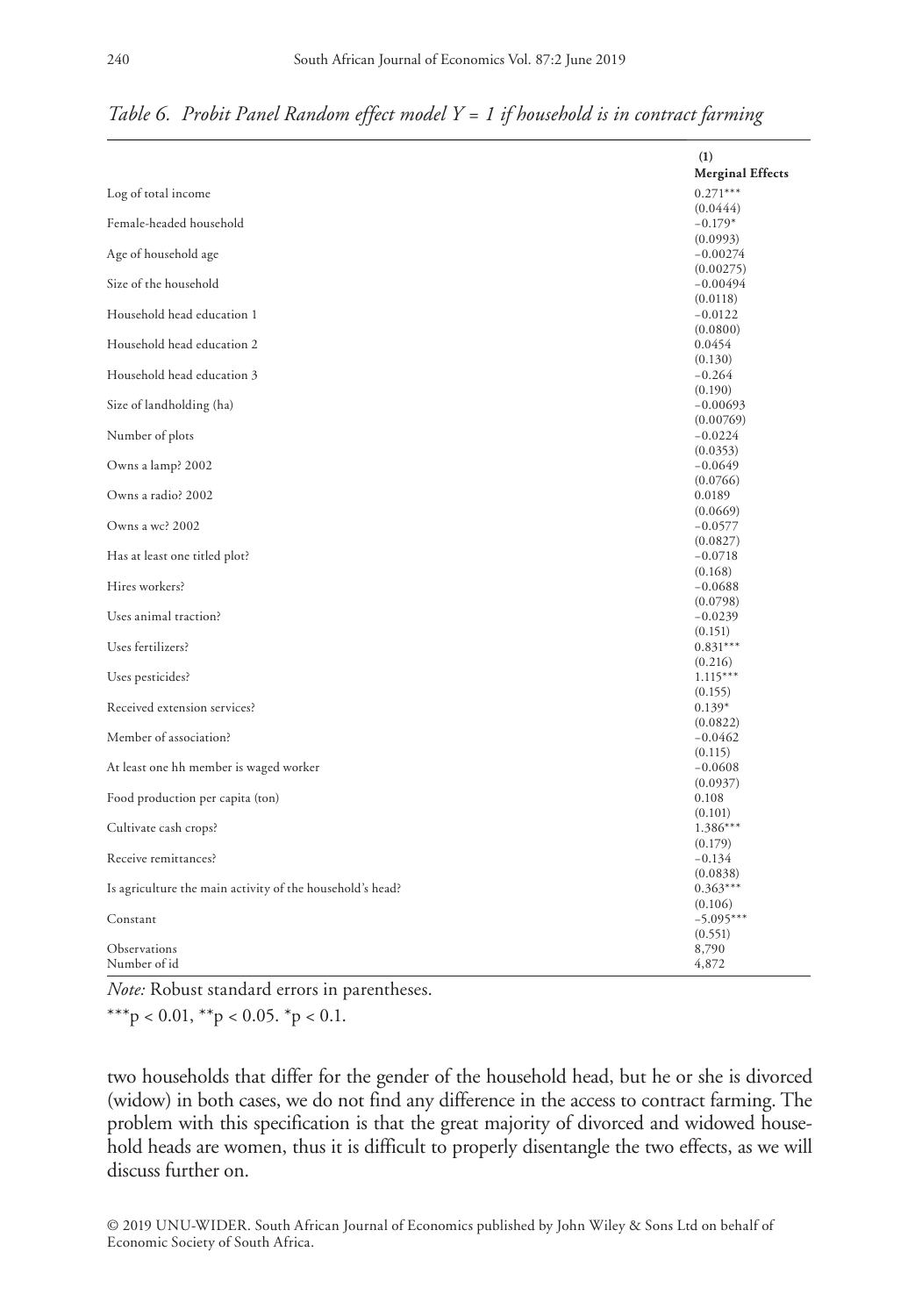*Table 7. ATT of "being a female-headed household" on the probability of being into contract farming in 2005, after matching*

|                                 | $\bf{(1)}$               | $\rm(2)$               |
|---------------------------------|--------------------------|------------------------|
| Female-headed household in 2005 | $-0.0218**$<br>(0.00993) | $-0.00664$<br>(0.0110) |
| <b>Observations</b>             | 3,974                    | 3,974                  |

\*\*\*p < 0.01, \*\*p < 0.05, \*p < 0.1.

Moreover, it has to be noted that this estimation has to be taken with a grain of salt because we are implicitly assuming that the variables used to construct the propensity scores are not affected by the treatment variable, *i.e.* the gender of the husehold head. This assumption is easily violated in our setting. Despite the limitations of this specification, the message that it gives is to be careful to interpret our results as causal, since we cannot rule out possible endogeneity biases.

## 5. IMPACT OF CONTRACT FARMING ON WITHIN-HOUSEHOLD GENDER INEQUALITIES

The aim of this paper is also to introduce intra-household measures of women empowerment and gender inequalities. We focus on measures of empowerment that are related to agrarian production. This, of course, excludes several other possible measures. This choice is due both to data availability and to the effects of contract farming that we want to test.

We look at two measures of women empowerment in farming activities, each captured by two variables:

## A Women's control over assets

1. A dummy variable indicating if at least one plot is under the responsibility of a woman both for production and sales;

2. The change in the number of plots which under the responsibility of a woman for what concerns production.<sup>15</sup>

B Women's access to agrarian services

- 1. A dummy variable indicating whether at least one women in the household is member of an association (conditional upon the fact that the household has at least one member)
- 2.A dummy variable indicating whether at least one women receives extension services (conditional upon the fact that the household is receiving extension services)

The first set of variables are similar to those used by de Brauw (2015). Whereas he uses information indicating control over plots and the identity of the person deciding which crop to grow, we use information indicating whether a woman is responsible for production on a plot and whether she is responsible for production and sales. This is

Unfortunately, the data does not allow us to calculate the same variable for plots for which a woman is responsible for both production and sales.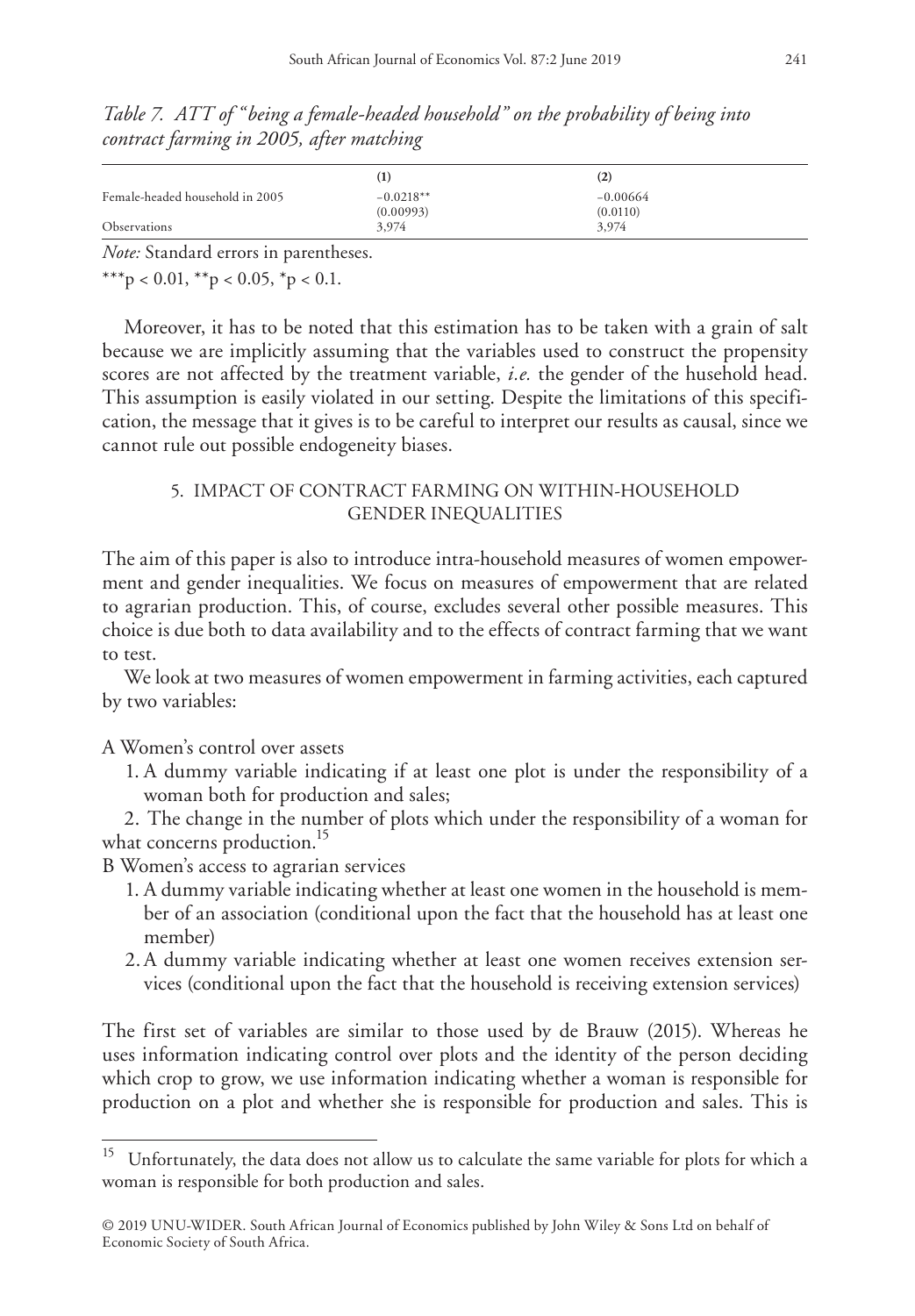|                                                                                             | <b>Contract farming</b> | Non contract<br>farming | <b>Difference</b> |
|---------------------------------------------------------------------------------------------|-------------------------|-------------------------|-------------------|
| At least one plot is under women's responsibility both for<br>production and sale (2005)    | 0.13                    | 0.11                    |                   |
| Change in the number of plots under the responsibility of $-0.08$<br>a woman for production |                         | $-0.25$                 | $***$             |
| Woman is member of association (2005) (if the house-<br>hold is)                            | 0.29                    | 0.63                    | $***$             |
| Woman receives extension services (2005) (if the house-<br>hold does)                       | 0.49                    | 0.62                    | $***$             |

*Table 8. Women empowerment measures in households with or without contract farming agreements*

\*\*\*p < 0.01 \*\*p < 0.05,  $p$  < 0.1.

relevant since women may be responsible for a plot but not managing the income it produces (Navarra and Pellizzoli, 2012). In 2005 (the only year for which we have both types of information), 44% of the households had at least one plot for which a woman was responsible, but only 11% had a plot for which the woman was responsible for both production and sales.

If we look at descriptive statistics (Table 8), we observe that measures of women's access to assets show a null or positive correlation with contract farming. Additionally, the number of plots managed by a woman are decreasing on average but decreasing less in households that are engaged in contract farming. On the contrary, measures of access to services (both extension and association membership) are significantly lower for women in households that have a contract farming arrangement.

To avoid selection bias, we use propensity score matching,<sup>16</sup> considering participation in contract farming to be the "treatment." This means that – among households that are not under a contract – we identify a group that is comparable with households that are under a contract; "comparable" means having a number of similar characteristics measured at baseline.

To do so, we use the predicted values of a probit model in which the dependent variable is the probability of contract farming given a set of pre-treatment characteristics to identify the "closest" non-contract farming observation. These predicted probabilities define the propensity score. This allows us to identify two groups that have the same probability of being treated conditional upon a set of observables, which include measures of income, food production, asset endowment, access to inputs, and a vector of household characteristics, all of which are measured at the baseline  $(2002).$ <sup>17</sup>

After matching, we compute the average treatment effect on the treated, *i.e.* the conditional impact of engagement in contract farming on our outcome variables. When possible, we exploit the variation in the outcome variable at two points in time (this is possible only for variable A2) and we thus perform a quasi-difference-in-difference estimation with matching. This is the only case where we can consider the identification strategy to

<sup>16</sup> Inter alia, Ravallion (2007). Evaluating anti-poverty programs. *Handbook of development economics*, *4*, 3787–3846.

 $17$  The probit model used to estimate the propensity score and the plot of the propensity scores is in the Appendix.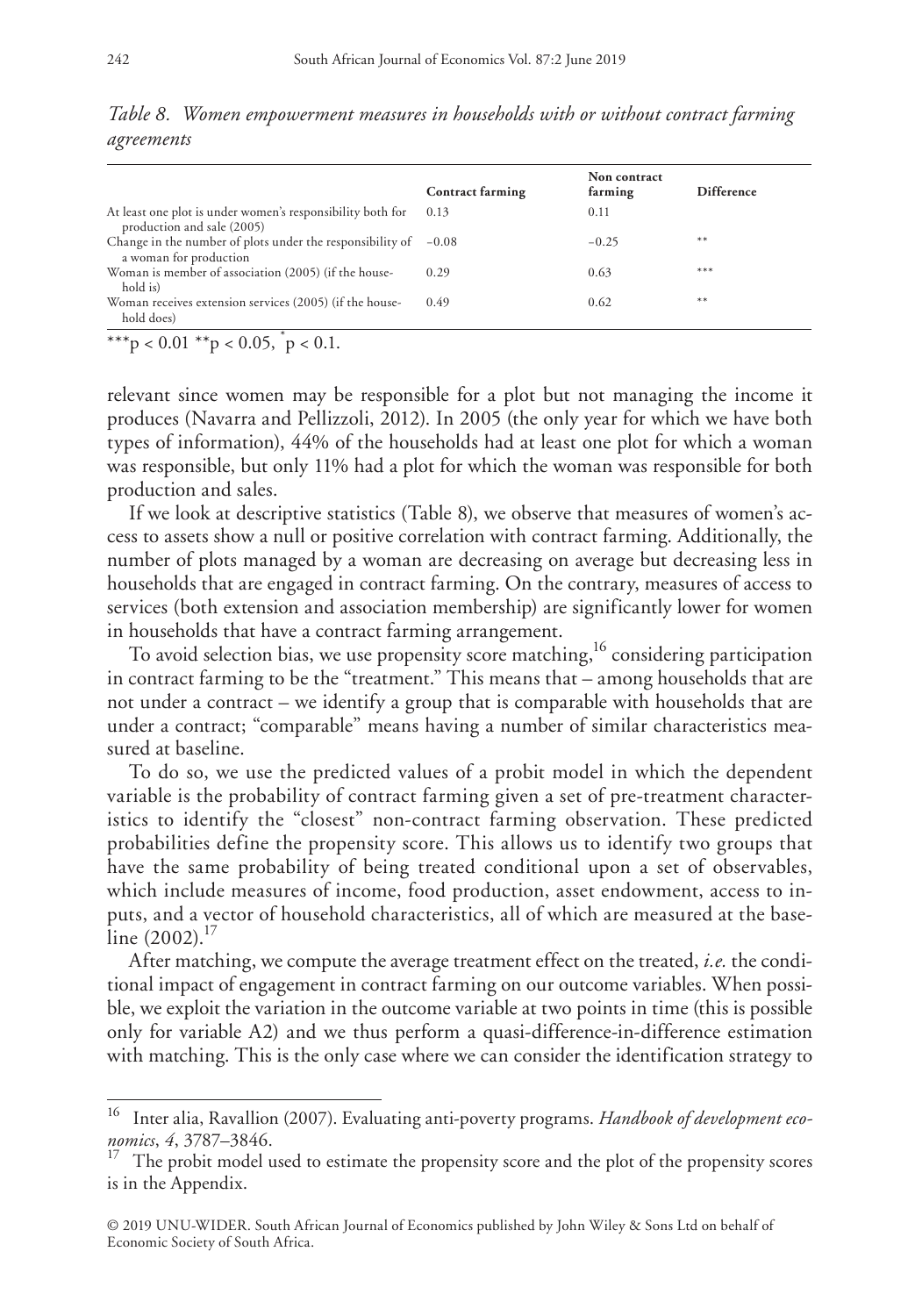properly account for endogeneity, while in the other cases (variables A1, B1 and B2) the data do not allow us to exploit a variation in time. We will run some robustness checks to support the main result.

In order to consider contract farming a "treatment," we have to appropriately select our sample. The starting point is the balanced panel, where only households with farmed land are considered (4,039 observations). By exploiting the panel nature of the data, we can observe movements in and out of contracts. This allows us to identify four subgroups: those who never enter into contract farming  $(N = 3,557)$ , those who are always in a contract (at both points in time;  $N = 91$ ), those who were in a contract in 2002 but not in 2005 (*N* = 159) and those who were not in a contract in 2002 but were in 2005 (*N* = 232; for more detailed description of the four groups, see Navarra, 2017).

Our analysis is restricted to groups 1 and 4; thus, we exclude the households that were under a contract at the baseline (*i.e.* in 2002). This allows us to compare, among the households that were not under a contract in 2002, those who entered into a contract farming agreement and those who did not. The sample size is therefore reduced to 3789 observations.

We further restrict our sample to those households with both a man and woman of working age in order to be sure that a possible shift of control over production activity may actually occur. This means dropping 576 observations and further reducing our sample to 3213 observations.

The four dependent variables are therefore:

(A1)  $y =$  Is at least one plot under a women's responsibility in terms of both production and sales (dummy in 2005)?

(A2)  $y = (Nplots_{T,2005} - Nplots_{T,T,2002}) - (Nplots_{C,2005} - Nplots_{C,2002}).$ 

(B1)  $y =$  Does a woman receive extension services, conditional upon the household receiving an extension (dummy in 2005)?

(B2)  $y = Is$  a woman a member of an association, conditional upon the household having at least one member (dummy in 2005)?

In specifications 1, 2 and 3, the matching equation includes province-fixed effects, $18$ while in specification 4, this is not the case due to a lack of observations. The two last columns display much lower sample sizes because we have isolated the sample of households receiving extension services (col. 3) and the sample of households that are members of a producers' association (col. 4).

Table 9 displays the average treatment effect on the treated (ATT) for the outcome variables mentioned above. Here, "treatment" refers to being in an contract farming agreement in *t* 1 (2005). The ATT is expressed as follows:

$$
ATT = E \left( y_1 - y_0 \mid t = 1 \right)
$$

<sup>18</sup> This means that we had to drop the provinces in which no contract farming is observed (two southern provinces, Maputo and Inhambane). This reduces the sample to 2692 observations.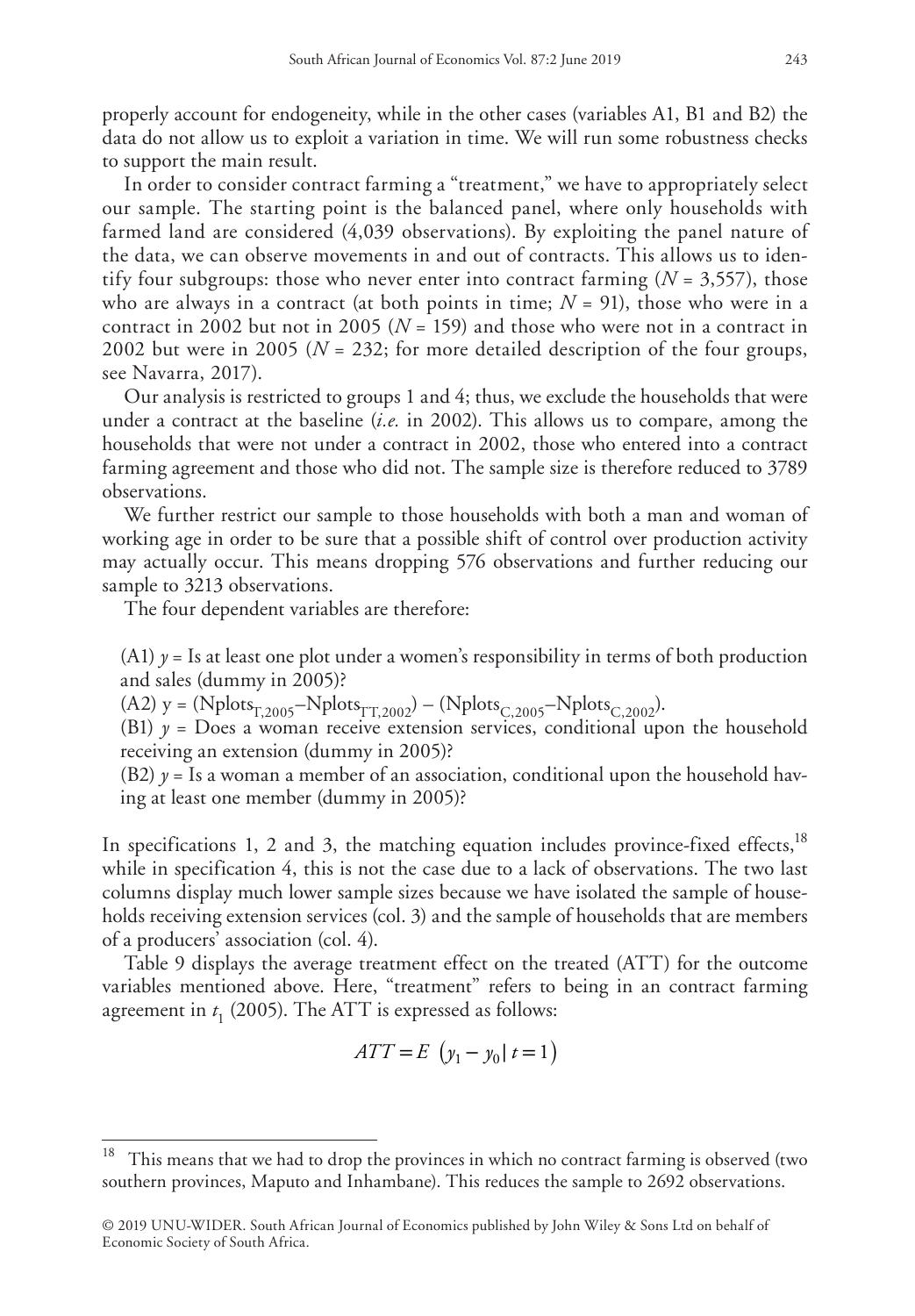|                     | $\left(1\right)$<br>At least one plot is under<br>the responsibility of a<br>woman also for selling<br>(2005) | $\left( 2\right)$<br>Change in the<br>number of plots<br>managed by a<br>woman<br>$(2005 - 2002)$ | (3)<br>A woman receives<br>extension services<br>(2005) | (4)<br>A woman is part of a<br>producers association<br>(2005) |
|---------------------|---------------------------------------------------------------------------------------------------------------|---------------------------------------------------------------------------------------------------|---------------------------------------------------------|----------------------------------------------------------------|
| Contract farming in | $-0.00463$                                                                                                    | $-0.00926$                                                                                        | $-0.128*$                                               | $-0.0370$                                                      |
| 2005                | (0.0293)                                                                                                      | (0.121)                                                                                           | (0.0659)                                                | (0.139)                                                        |
| Observations        | 2,692                                                                                                         | 2,686                                                                                             | 541                                                     | 302                                                            |

*Table 9. ATT of "being in contract farming" 2005, after matching*

\*\*\*p < 0.01, \*\*p < 0.05, \*p < 0.1.

<sup>1</sup>Does not control for province fixed effects.

*Source*: Author's calculations based on the Trabalho de Inquérito Agricola 2002–2005 (TIA) panel dataset.

The treatment effects are calculated with a one-to-one match,<sup>19</sup> and the Abadie-Imbens (Abadie and Imbens, 2016) standard error is calculated in order to take into account the fact that propensity scores are estimated. The probit model used to estimate propensity scores and a graph displaying the balance of the covariates are in the Appendix.<sup>20</sup>

The effect of contracts on control over land – which displayed positive or no correlation in the descriptive statistics – is not significantly different from zero. We cannot therefore claim a causality link between contract farming and women's control over land. On the other hand, we find that entering into contract farming has a significant and negative effect on the probability that, if the household receives extension services, these services are addressed to a woman within the household. The coefficient of the probability that women are members of producers' associations is negative but not significantly different from zero.

## *5.1. Robustness Checks*

As a robustness check, we ran the same analysis but excluding female-headed households (see Table 10). The impact on access to extension services disappears, but the effect on access to producers' associations becomes significant. The result goes in the same direction as before but signals potential variability according to the sample used. We did not expect the result to hold true only for male-headed households since, if control of resources shifts away from women, it may shift towards male household members other than the husband (*i.e.* an adult son or other male relative). Notably, in the main specification (Table 9) we restricted the sample to households with at least one man and woman of working age.

Concerning attrition bias, as suggested by Leuven and Sianesi (2003), instead of using weights in the matching model, we perform the same analysis using a logit model and matching on the logarithm of the odds ratio of the propensity score.<sup>21</sup> We find a little

<sup>&</sup>lt;sup>19</sup> The results are robust to more neighbours matched (up to five) and to a Kernel matching model.

<sup>&</sup>lt;sup>20</sup> In this specification we do not use weights for attrition (see robustness checks)<sup>21</sup> Here we use the Stata psmatch2 command.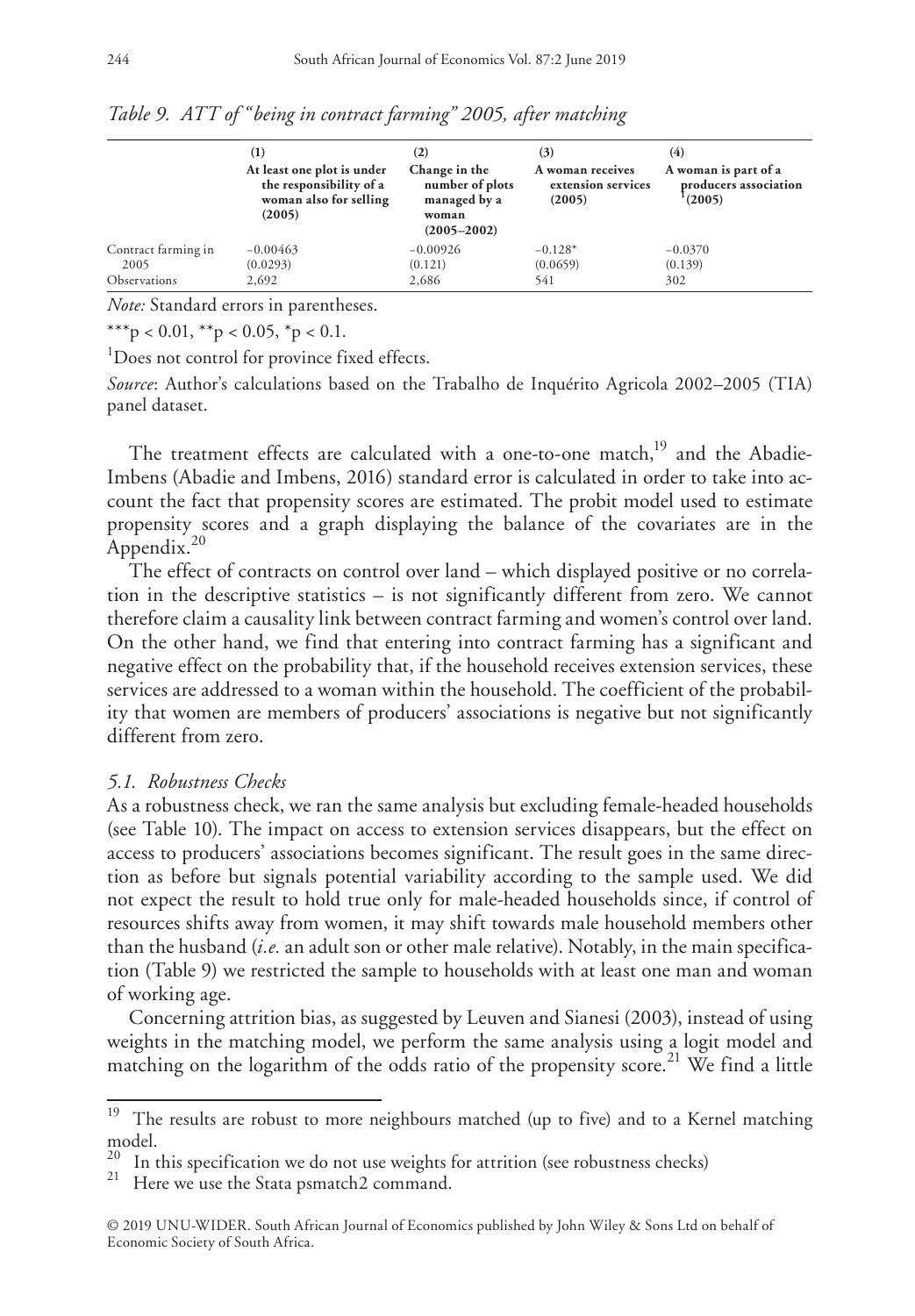|                     | (1)<br>At least one plot is under<br>the responsibility of a<br>woman also for selling<br>(2005) | (2)<br>Change in the number of<br>plots managed by a<br>woman (2005-2002) | (3)<br>A woman receives<br>extension<br>services (2005) | (4)<br>A woman is part of<br>a producers<br>association<br>(2005) |
|---------------------|--------------------------------------------------------------------------------------------------|---------------------------------------------------------------------------|---------------------------------------------------------|-------------------------------------------------------------------|
| Contract farming in | $-0.0203$                                                                                        | $-0.0457$                                                                 | $-0.0833$                                               | $-0.240***$                                                       |
| 2005                | (0.0288)                                                                                         | (0.104)                                                                   | (0.109)                                                 | (0.0876)                                                          |
| Observations        | 2.163                                                                                            | 2,157                                                                     | 454                                                     | 241                                                               |

*Table 10. ATT of "being in contract farming" 2005, after matching, excluding female headed households*

\*\*\**p* < 0.01, \*\**p* < 0.05, \**p* < 0.1.

stronger negative effect, although significant only at 10% level, going in the same direction as in Table 9 (see Table 11).

A common critique of propensity score-matching techniques is that they only allow for selection on observables. As a robustness check, we use Abadie semi-parametric difference-in-difference (Abadie, 2005; Houngbedji, 2016), which uses a reweighting technique to address the imbalance of characteristics between the treatment and control group to make the assumption of parallel trends in the outcome variables between the two groups more credible. We focus only on the outcome variable for which we know the variation over time, *i.e.* the change in the number of plots for which a woman is responsible in the production phase. The previous result holds true; again, the effect is positive but not significantly different from zero (see Table 12).

### 6. DISCUSSION

This work is divided into two parts. The first analyses gendered differences in access to contract farming agreements, and the second analyses the impact of contract farming on measures of within-household women empowerment in farming activities.

In the first part, we find that female-headed households have a lower probability of entering into contract farming arrangements. This difference decreases from 6.5 percentage points in the unconditional model, to 3.5 after controlling for education, assets, access to inputs, and some characteristics of the household and of the households head. This is a relatively small, but statistically significant difference.

The magnitude of the negative coefficient of female headed households is further reduced when controlling for the household head being divorced or widowed, that indicates that part of the negative effect can be due to a traumatic family event affecting other dimensions (*e.g.* social capital) other than the identity of the household head. This variable captures all the effect when we turn to propensity score matching, aiming at comparing households that only differ for the identity of the household head. We have two main caveats in this respect. First, the gender of the household head and the marital status are highly correlated: 65% of women household head are widowed or divorced, while only 3% of men are. Second, by performing a matching model between femaleand male-headed households we are implicitly assuming that the variables used to construct the propensity scores are not affected by the identity of the household head. This assumption is clearly problematic in our setting. Therefore, we do not consider that the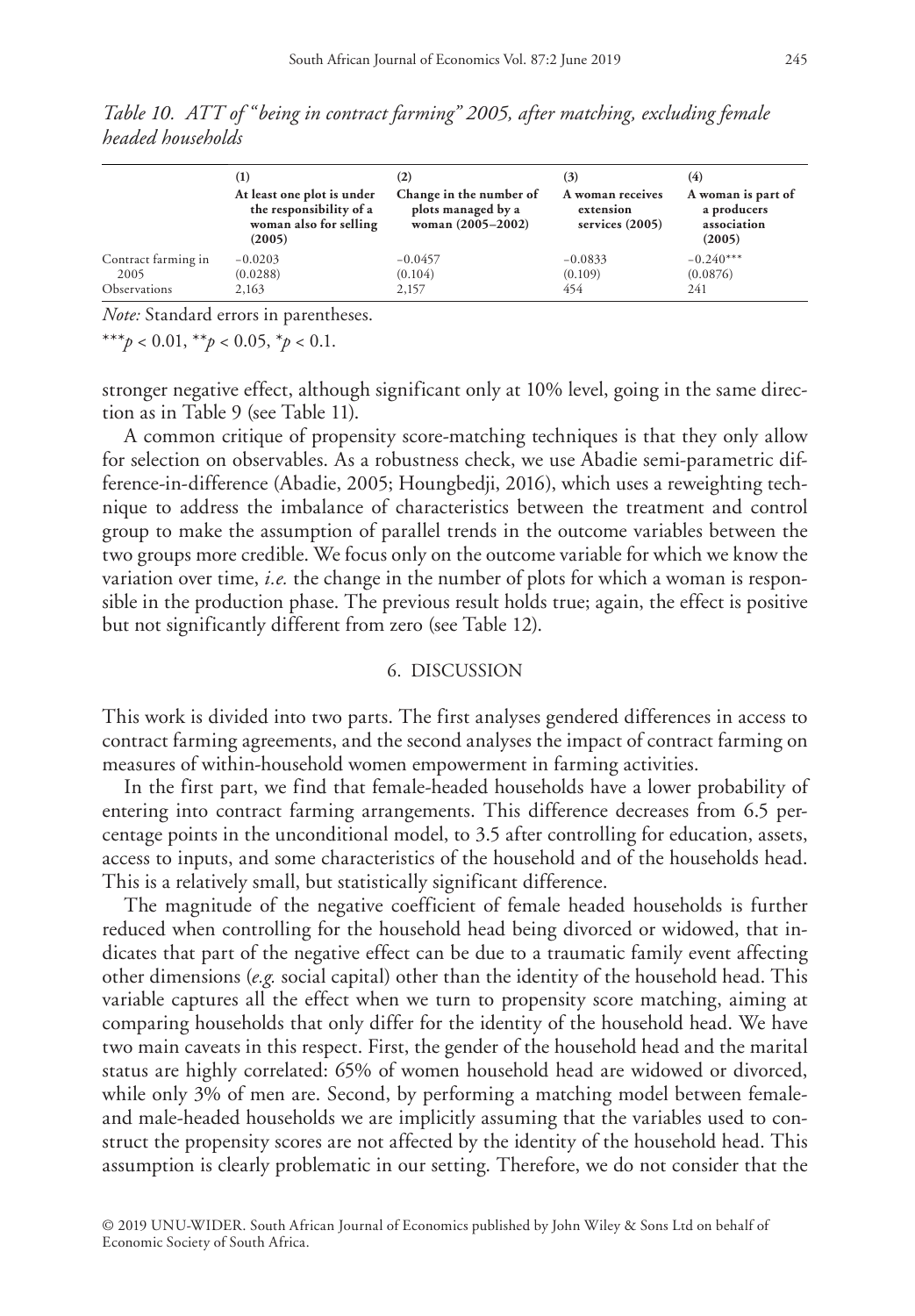|                     | $\rm _{(1)}$                   | (2)                   | [3]              | (4)                  |
|---------------------|--------------------------------|-----------------------|------------------|----------------------|
|                     | At least one plot is under the | Change in the number  | A woman receives | A woman is part of a |
|                     | responsibility of a woman      | of plots managed by a | extension ser-   | producers associa-   |
|                     | also for selling (2005)        | woman (2005-2002)     | vices $(2005)$   | tion (2005)          |
| Contract farming in | $-0.0231$                      | $-0.130$              | $-0.167*$        | $-0.0741$            |
| 2005                | (0.0427)                       | (0.148)               | (0.0934)         | (0.164)              |
| Observations        | 2.713                          | 2,686                 | 544              | 138                  |

*Table 11. ATT of "being in contract farming" 2005, after matching, Logit model, matching on odds of propensity scores*

\*\*\*p < 0.01, \*\*p < 0.05, \*p < 0.1.

*Table 12. Abadie semi-parametric DID*

|                          | Difference in the number of plots controlled by a woman |
|--------------------------|---------------------------------------------------------|
| Contract farming in 2005 | 0.0832                                                  |
|                          | (0.0723)                                                |
| <b>Observations</b>      | 2.183                                                   |
| $\mathbf{r}$ $\alpha$    |                                                         |

*Notes:* Standard errors in parentheses.

\*\*\*p < 0.01, \*\*p < 0.05, \*p < 0.1.

Source: Author's calculations based on the Trabalho de Inquérito Agricola 2002–2005 (TIA) panel dataset.

robustness check puts strongly into question the result displayed in Table 5. Still, it indicates that it should be taken cautiously when trying to infer causality.

This result indicates that there may be some "residual" discrimination effect against female-headed households in access to contract farming (cfr. Morgado and Salvucci, 2016). This is nevertheless relatively small in size and could be further analysed in order to identify if it captures other factors. It must be noted that this result does not change after controlling for productivity, $22$  measured by food production per hectare, which rules out the possibility that exclusion from contract farming depends on the lower productivity of plots managed by women.

This result is consistent with the qualitative evidence discussed by Navarra and Pellizzoli (2012): in the absence of specific actions devoted to inclusion of women, women farmers risk being excluded from contract farming agreements. This is not related to women's apparent disconnection from the market; women participate in market activities and have livelihood strategies that include crop marketing, although they may display greater attention to food production and have access to more limited markets than men. Although there is evidence of a productivity gap (Morgado and Salvucci, 2016), Navarra and Pellizzoli (2012) do not find that this is a major determinant of exclusion from contracts. In fact, in their qualitative analysis, they report interviews in which private investors define women as "excellent farmers." The women farmers interviewed consider education, illiteracy and access to information to be major problems.

The second part of the paper focuses on the impact of contract farming on some indicators of women empowerment within households. Before controlling for selection,

 $22$  This result is not shown for the sake of readability of the table.

<sup>© 2019</sup> UNU-WIDER. South African Journal of Economics published by John Wiley & Sons Ltd on behalf of Economic Society of South Africa.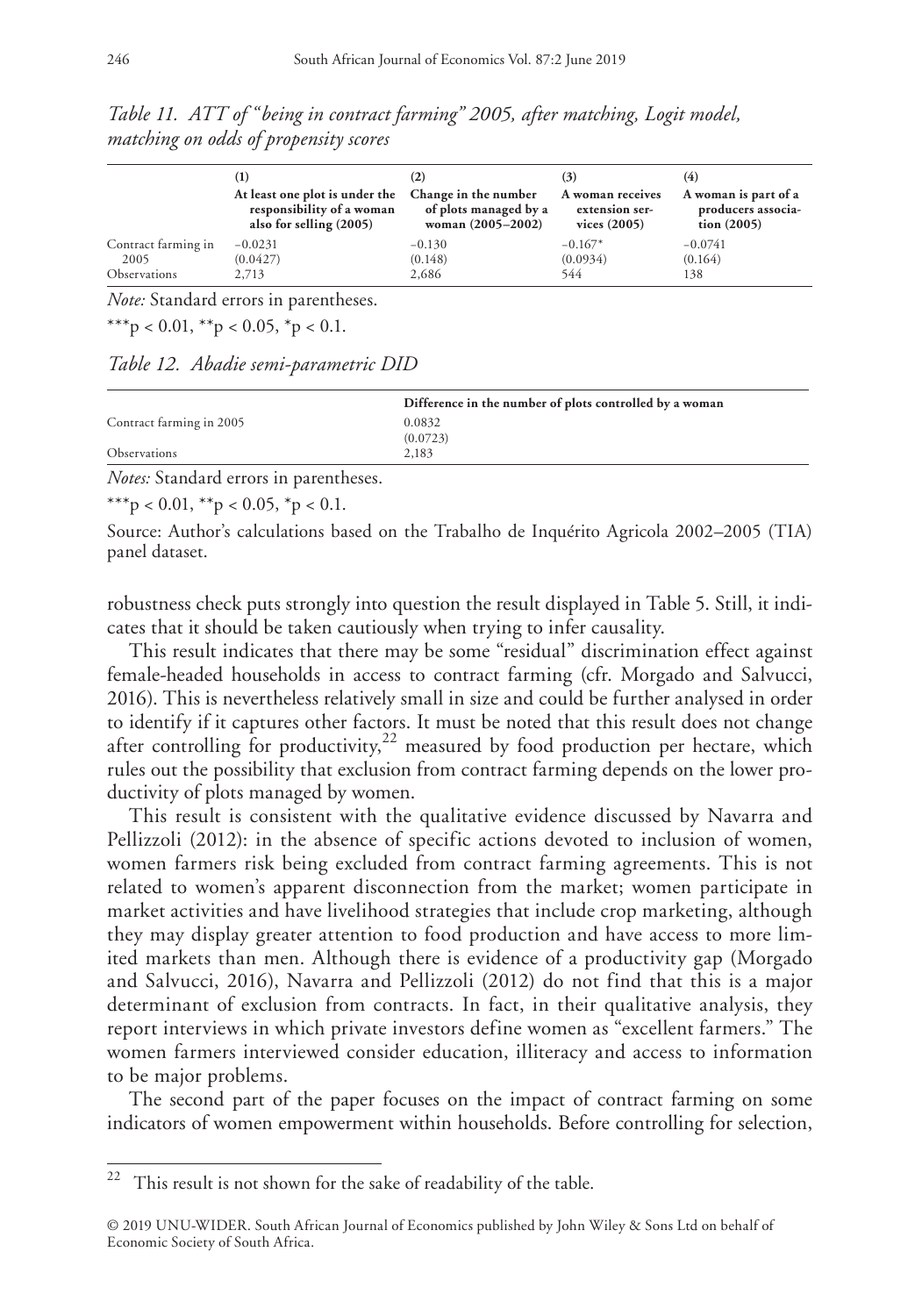we find a positive or null correlation between contract farming and women's control over the production and sales of crops but a negative correlation with women's membership in an association and access to extension services. After controlling for selection, the only robust result is the negative impact on the probability that women will receive extension services (conditional upon the households' receipt of such services). In the literature, we find elements pointing at positive and negative effects of contract farming on women's control over assets and access to services. In most indicators used here, the effects seem to cancel out, but in the case of access to extension services, the negative effects seem to prevail. This aligns with the observation that contracts are usually in the man's name (Navarra and Pellizzoli, 2012), which implies that all services provided to households in the framework of a contract are channelled towards men.

This is a narrow measure of empowerment, since it just captures control over farming activities, while it doesn't say anything about non-farm activities or on non-economic measures of empowerment. One could even argue that receiving extension services is not empowering per se. Still, even if we assume that providing extension services to any member of the household produces knowledge spill-over to all active members, it is likely that the identity of the recipient matters. There are reasons to think that extension could be empowering: it may define *who* is knowledgeable about a specific crop or technique in the household, thus establishing effects of social recognition and providing social capital, connections and mobility opportunities.

Limitations must be pointed out as the result is sensitive to the sample used, and especially if female-headed households are excluded (access to extension services is not significantly impacted, but access to an association does). We do not expect female-headed households to behave differently, as long they have both men and women in working age, since we may expect a shift in control over resources to male members of the household other than the husband. The results still have the same direction, but the differences found indicate their potential lack of robustness. A stronger limiting factor is that our main result (impact on access to extension services) is found on a small sample (541 observations), since we only observe the cases where extension is actually delivered to households. This has to be taken into account and the result interpreted with caution.

Concerning access to land, the correlation – where it exists – is ascribed to selection: households in which women acquire greater control over farming land (or, more precisely, where they lose less control) are more likely to enter into contracts. This should be further explored in future work. The fact that contract farming does not produce significant effects on control over resources is consistent with its limited impact on the structure of households' production. Overall, it seems that the patterns of production do not shift substantially; households entering into contracts do not abandon food production, and cash crops are a complement rather than a substitute for production of staple crops (Navarra, 2017).

### 7. CONCLUSIONS

In this paper, we analyse gender inequalities across and within households in rural Mozambique. We focus especially on gender inequalities in access to contact farming and on its effects on women empowerment in rural households.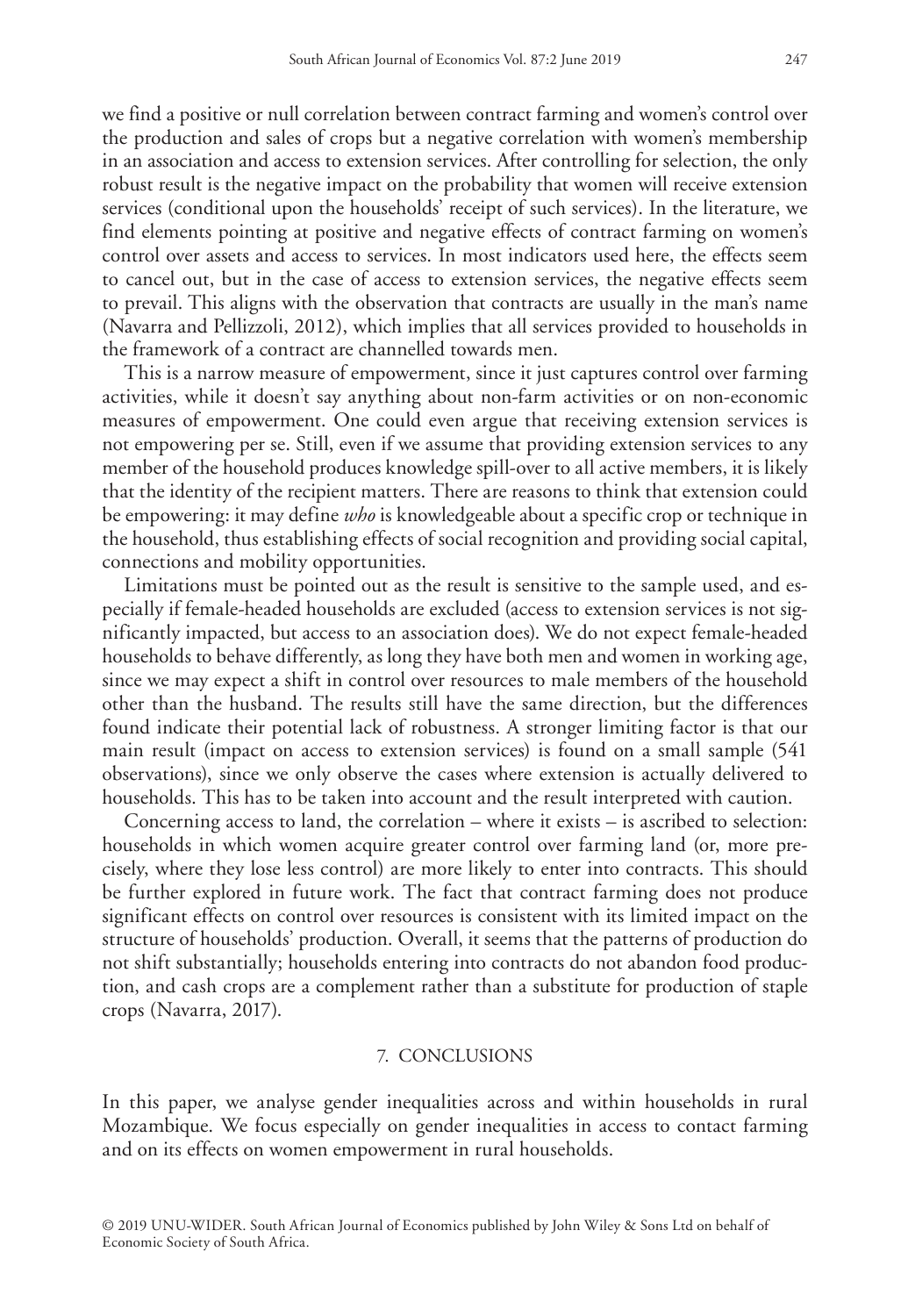In the first part, we observe households that enter into contracts and find systematic evidence of a negative, albeit small, effect associated with female-headed households. This is globally consistent with the existing literature but still needs further analysis since the result is robust to several controls, including asset endowment, access to inputs, market access and productivity measures. It seems weakened when controlling for the marital status of the household head (whether widowed or divorced); especially if we match female- and male-headed households with propensity score matching, including marital status in the matching equation leads to a negative but non-significant coefficient for the gender of the household head. This is difficult to interpret since the overlapping of this characteristic with the gender of the household head is significant, but indicates that we should not interpret the result as causal.

The "residual" negative probability for female-headed households to enter into contracts – 3.5 percentage points, or 2.7 percentage points after controlling for the marital status – shall be further explored and may relate to stereotypes regarding gender roles, social capital and information network measures, or to other channels of discrimination. Since there is evidence that contract farming has a positive impact on income (Navarra, 2017), this selection pattern indicates that contracts may increase gender inequality across households.

The main contribution of this paper is that it complements this approach with an analysis of gender inequalities within households. We focus on indicators measuring women empowerment with respect to control of assets and access to services and, thus, on women's role as farmers. We are aware that this is a non-exhaustive measure of empowerment since it does not capture off-farm work, bargaining power, reproductive health, etc. Several other indicators may be used. The reason for selecting these ones is that our main predictions derived from the literature focused on control over resources and access to services for agriculture. In the descriptive statistics, we observe a positive or null correlation between contract farming and women's control over land, and a negative correlation between contract farming and access to services (extension and producers' associations). After controlling for selection bias, the positive effect on control over resources disappears, as does the negative effect on participation in producers' associations. Contracts still have a negative impact on the probability that women receive extension services when their household does. This can increase inequality since extension services can be a source of empowerment and relative bargaining power within the household. As we pointed out in the previous section, this result is subject to a number of caveats concerning sample size, since it is obtained on a much smaller sample that the overall database, and it is sensitive to the exclusion of female-headed households. Still, as we illustrated, we argue that the main result can be reasonably considered to hold, even if we shall be cautious in drawing causal inference.

Besides what discussed regarding the identification strategy, this analysis has a number of other limitations. First, the mechanisms of female-headed households' exclusion patterns (and the possible policy implications of this) should be further investigated. Second, alternative indicators of within-household women empowerment can be used. Some of them, unfortunately, show too little variation, *e.g.* land titling of plots in a man's or woman's name. Some other indicators cannot be constructed because of a lack of appropriate data (*e.g.* time use patterns that would allow one to see whether the workload of women is significantly affected by contract farming. Last, but not least, a similar analysis with more recent data might show what changes have occurred in the last decade.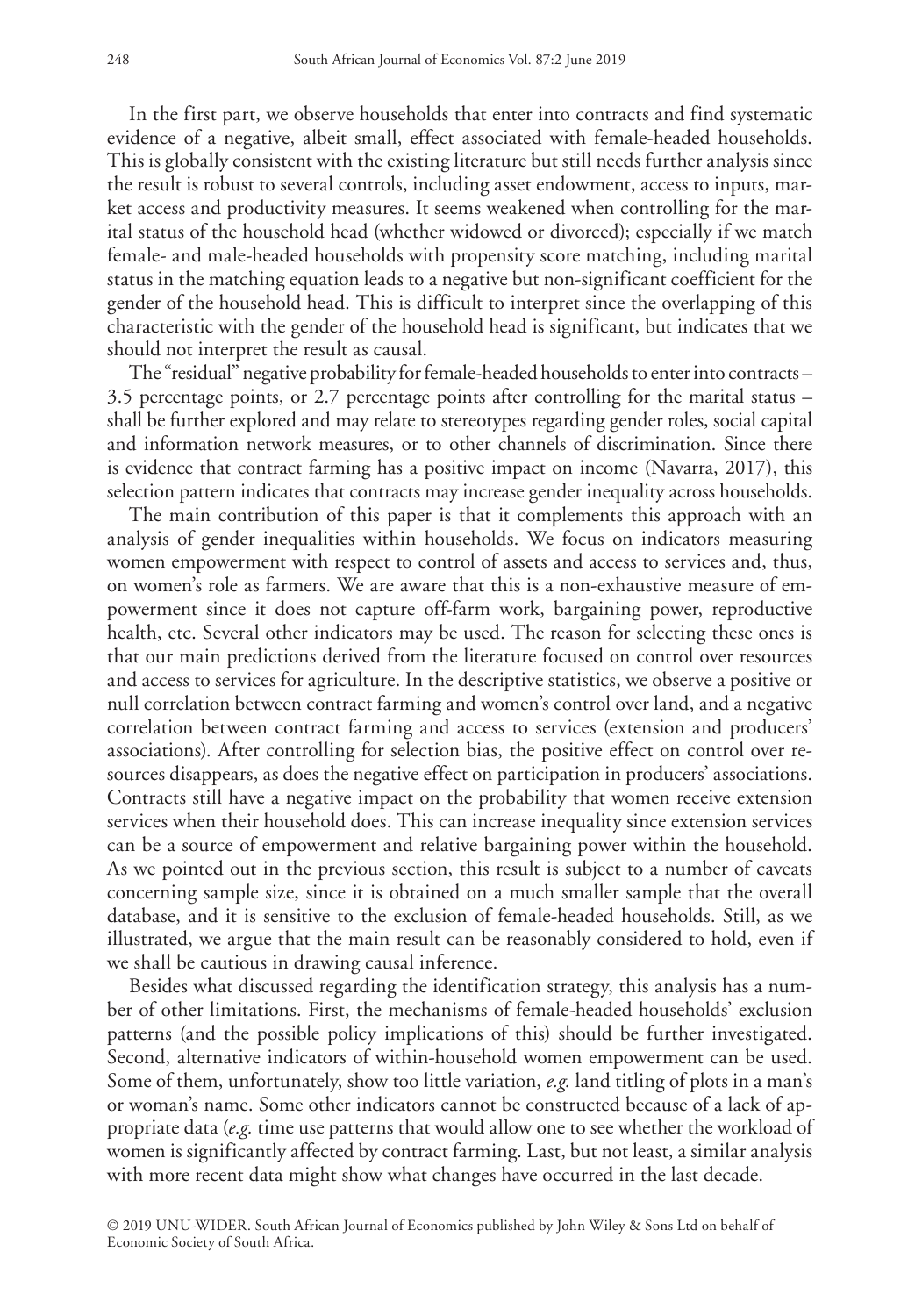In terms of policy, this work does not aim to reach a conclusion about the pros and cons of contract farming. It simply underlines that emerging market opportunities per se do not mean that women will necessarily be included and empowered or that gender inequalities will be reduced. Deliberate actions are likely required for these outcomes. Analysis of possible actions is beyond the scope of this work, but it is important for future research.

## ACKNOWLEDGEMENTS

This work has been possible thanks to the UNU-WIDER visiting scholar program. I especially acknowledge the valuable suggestions from Carlos Gradìn, Miguel Niño-Zarazúa, Vincenzo Salvucci, Ricardo Santos, Saurabh Singhal and Finn Tarp. I thank the participants to the conference 'Poverty and inequality in Mozambique: What is at stake?' in Maputo (November 2017) and especially Servaas van der Berg for his useful comments. I also thank Benedito Cunguara for his support on the data, The Nordic Africa Institute (Uppsala, Sweden), where I conducted part of the writing, and the participants to two seminars (at the Department of Development Studies of the University of Helsinki and at SLU in Uppsala). I am grateful to two anonymous referees for their precious comments. Any errors and omissions are the author's alone.

#### **REFERENCES**

ABADIE, A. (2005). Semiparametric difference-in-differences estimators. *Review of Economic Studies*, 72: 1–19.

ABADIE, A. and IMBENS, G. W. (2016). Matching on the estimated propensity score. *Econometrica*, 84(2): 781–807. ARNDT, C., BENFICA, R. and THURLOW, J. (2011). Gender implications of biofuels expansion in Africa: the case of Mozambique. *World Development*, 39(9): 1649–1662.

BAULCH, B. and QUISUMBING, A. (2011). Testing and adjusting for attrition in household panel data. *CPRC Toolkit Note*, The Chronic Poverty Research Centre.

BELLEMARE, M. F. (2012). As you sow, so shall you reap: The welfare impacts of contract farming. *World Development*, 40(7): 1418–1434.

BENFICA, R., TSCHIRLEY, D. and BOUGHTON, D. (2012). Interlinked transactions in cash cropping economies: the determinants of farmer participation and performance in the Zambezi river valley of Mozambique. International Association of Agricultural Economics, August, Gold Coast (Australia). East Lansing: Department of Agricultural Economics, Michigan State University.

BOUGHTON, D., MATHER, D., BARRETT, C. B., BENFICA, R., ABDULA, D., TSCHIRLEY, D. and CUNGUARA, B. (2007). Market participation by rural households in a low-income country: An asset-based approach applied to Mozambique. *Faith and economics*, 50(1): 64–101.

DE BRAUW, A. (2015). Gender, control, and crop choice in northern Mozambique. *Agricultural Economics*, 46(3): 435–438.

BRIONES, R. M. (2015). Small farmers in high-value chains: binding or relaxing constraints to inclusive growth? *World Development*, 72: 43–52.

CUNGUARA, B. and HANLON, J. (2010). *Poverty is not being reduced in Mozambique*. Crisis State Working Paper Series, n. 2. Department of International Development, London School of Economics and Political Science, London.

DANIEL, J. (2001). Baixas e álcool: género, mateka e culturas de rendimento no Distrito de Mueda, Provincia de Cabo Delgado', in Waterhouse Rachel, Vijfhuizen Carin (dir.), Estratégias das mulheres, proveito dos homens. Genero, terra e recursos naturais em diferentes contextos rurais em Moçambique, UEM, Maputo, 211–234.

DARITY, W. JR. (1995). The formal structure of a gender segregated low-income economy. *World Development*, 23(11): 1963–1968.

EVERS, B. and WALTERS, B. (2000). Extra-household factors and women farmers' supply response in sub-Saharan Africa. *World Development*, 28(7): 1341–1345.

FAO (2005). Agricultural Censuses and Gender: Lessons Learned in Africa. Rome: Food and Agriculture Organization of the United Nations.

 (2011). The state of food and agriculture. Women in Agriculture: Closing the Gender Gap for Development. Rome: FAO.

© 2019 UNU-WIDER. South African Journal of Economics published by John Wiley & Sons Ltd on behalf of Economic Society of South Africa.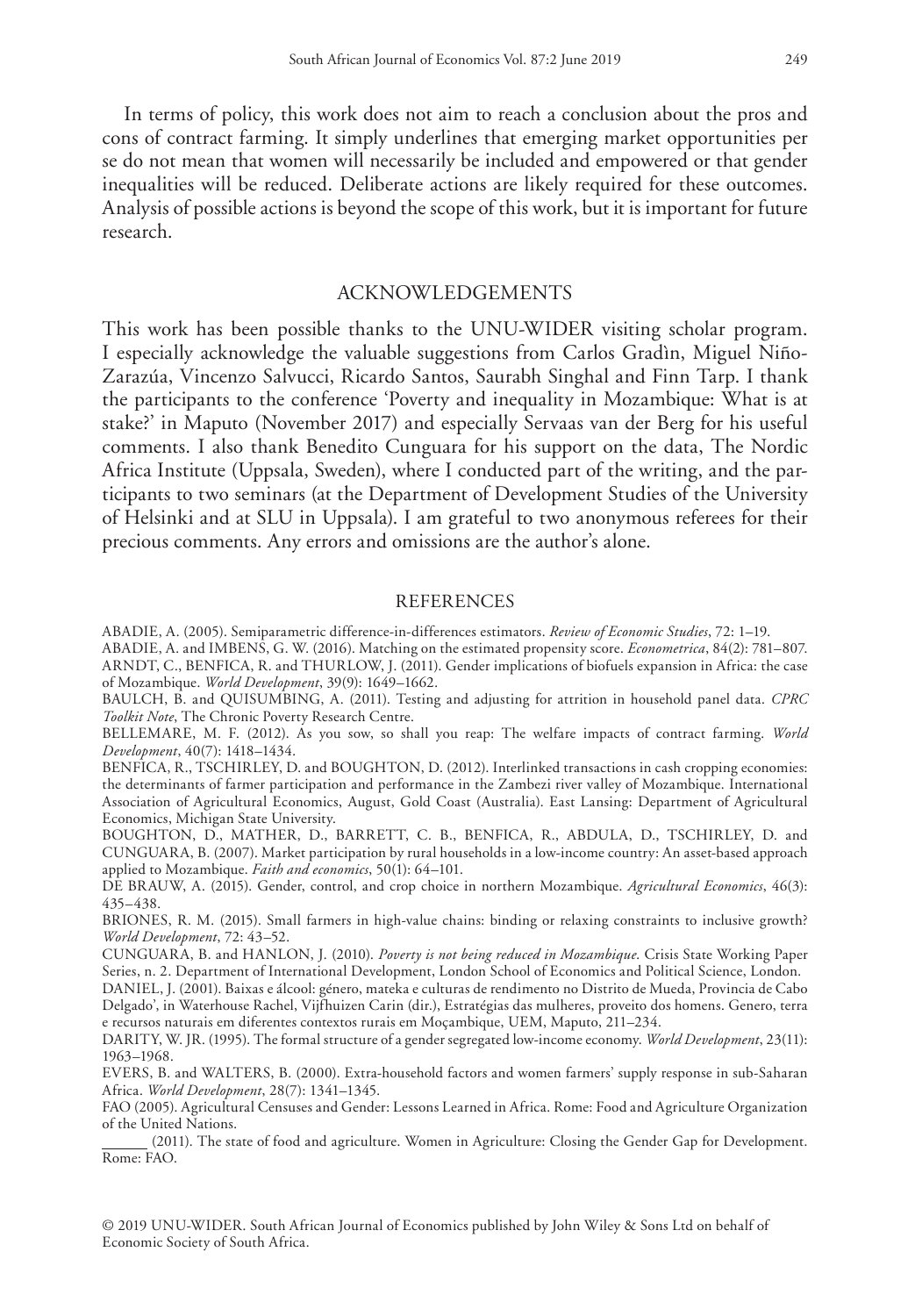GIESBERT, L. and SCHINDLER, K. (2012). Assets, shocks, and poverty traps in rural Mozambique. *World Development*, 40(8): 1594–1609.

HILL, C. (2011). Enabling rural women's economic empowerment: institutions, opportunities, and participation. Background paper prepared for the UN Women Expert Group Meeting, Accra, Ghana, 20–23 September.

HOUNGBEDJI, K. (2016). Abadie's semiparametric difference-in-differences estimator. *Stata Journal*, 16(2): 482–490. KEY, N. and RUNSTEN, D. (1999). Contract farming, smallholders, and rural development in Latin America: The organization of agroprocessing firms and the scale of outgrower production. *World Development*, 27(2): 381–401.

LEUVEN, E. and SIANESI, B. (2003). psmatch2: Stata module to perform full Mahalanobis and propensity score matching, common support graphing, and covariate imbalance testing. [http://ideas.repec.org/c/boc/bocode/s4320](http://ideas.repec.org/c/boc/bocode/s432001.html) [01.html](http://ideas.repec.org/c/boc/bocode/s432001.html)

MAERTENS, M. and SWINNEN, J. (2012). Gender and modern supply chains in developing countries. *Journal of Development Studies*, 48(10): 1412–1430.

MATHER, D., CUNGUARA, B. and BOUGHTON, D. (2008). Renda e activos de agregados familiares rurais em Moçambique, 2002–2005: É possível sustentar o desenvolvimento a favor dos pobres? (No. 97146). Michigan State University, Department of Agricultural, Food, and Resource Economics.

MORGADO, J. and SALVUCCI, V. (2016). *Gender divide in agricultural productivity in Mozambique*. WIDER Working Paper 2016/176. Helsinki: UNU-WIDER.

NAVARRA, C. (2017). *Contracts between smallholders and private firms in Mozambique and their implications on food security*. WIDER Working Paper 2017/197. Helsinki: UNU-WIDER.

NAVARRA, C. and PELLIZZOLI, R. (2012). 'Integrating smallholders in rural markets in Mozambique: empowering women or further marginalizing them?' On-line proceedings of the IIIrd IESE Conference 'Moçambique: Acumulação e Transformação num. *Contexto de Crise Internacional*, Instituto de Estudos Sociais e Economicos, Maputo, Mozambique.

NJUKI, J., KAARIA, S., CHAMUNORWA, A. and CHIURI, W. (2011). Linking smallholder farmers to markets, gender and intra-household dynamics: Does the choice of commodity matter? *European Journal of Development Research*, 23: 426–443.

OYA, C. (2012). Contract farming in sub-Saharan Africa: A survey of approaches, debates and issues. *Journal of Agrarian Change*, 12(1): 1–33.

PROWSE, M. (2012). Contract farming in developing countries: A review. Agence Française de Développement

RAVALLION, M. (2007). Evaluating anti-poverty programs. *Handbook of Development Economics*, 4: 3787–3846.

RAYNOLDS, L. T. (2002). Wages for wives: Renegotiating gender and production relations in contract farming in the dominican republic. *World Development*, 30(5): 783–98.

. RÉPUBLICA DE MOÇAMBIQUE (2005).Estratégia de género do sector agrário. Unidade de género do Ministério da Agricultura, Maputo.

 (2011). Plano estratégico para o desenvolvimento do sector agrário (PEDSA). Maputo: Ministério da Agricultura. SCHNEIDER, K. and GUGERTY, M. K. (2010). Gender and contract farming in Sub-Saharan Africa. Literature Review. Paper prepared for the Farmer Productivity Team of the Bill and Melinda gates Foundation, Evans School of Public Affairs, University of Washington, March 8.

SMALLEY, R. (2013). Plantations, contract farming and commercial farming areas in Africa: A comparative review. Land and Agricultural Commercialization in Africa. Future Agricultures Consortium. Brighton, UK: University of Sussex.

WARNER, J. M. and CAMPBELL, D. A. (2000). Supply response in an agrarian economy with non-symmetric gender relations. *World Development*, 28(7): 1327–1340.

WARNING, M. and KEY, N. (2002). The social performance and distributional consequences of contract farming: An equilibrium analysis of the Arachide de Bouche program in Senegal. *World Development*, 30(2), 255–263.

WORLD BANK (2007). World Development Report 2008: Agriculture for Development. Washington, DC: World Bank.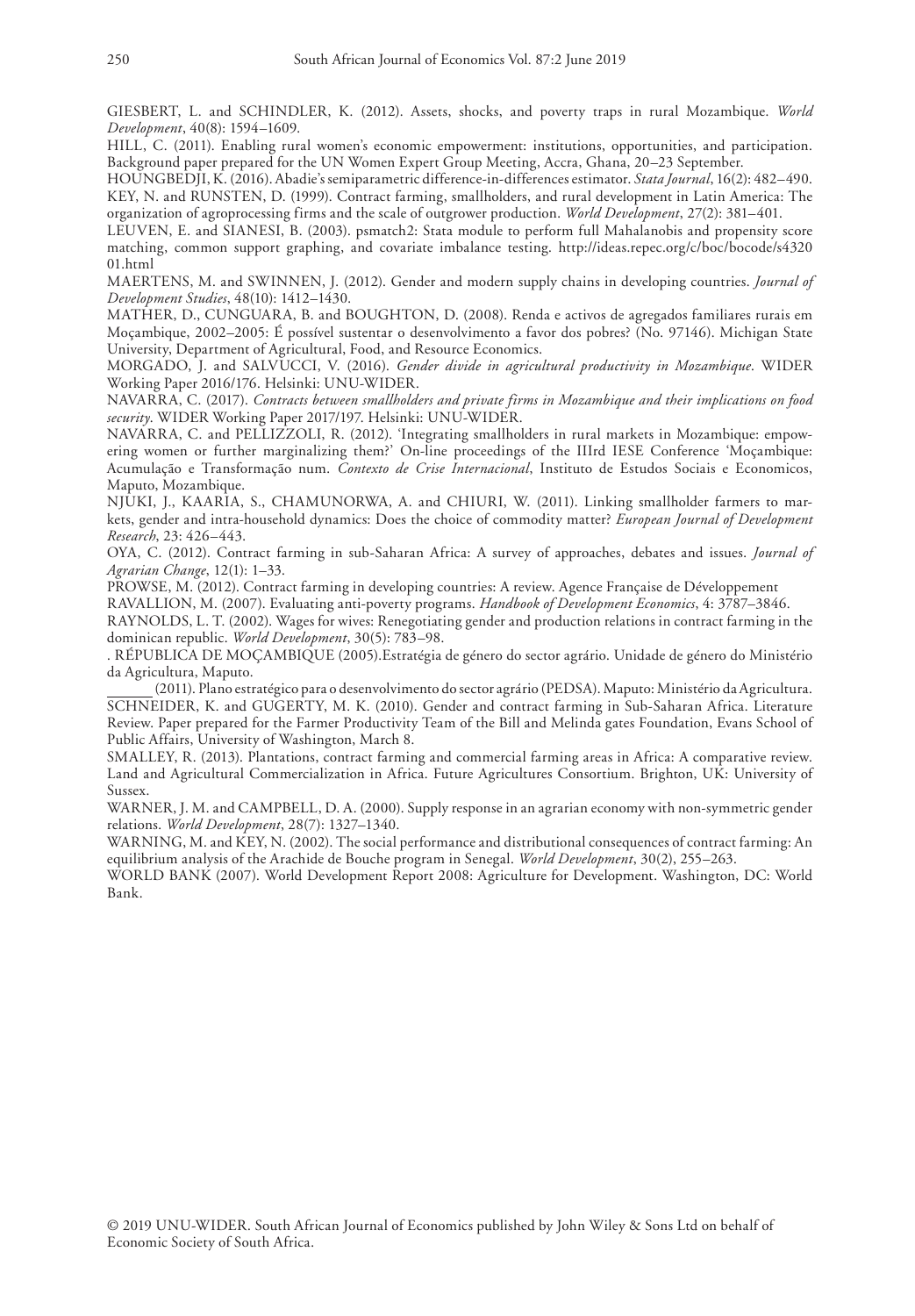

#### **APPENDIX**

*A1 (A–D) Balance plot of the propensity scores in Table 9. (a): Col. 1 of Table 9 Y = At least one plot is under the responsibility of a woman also for selling (20015). (b): Col. 2 of Table 9 Y = Change in the number of plots managed by a woman (2005–2002) (same sample as Col.1). (c): Col. 3 of Table 9 A woman receives extension services (2005) (the sample excludes households that do not receive extension services). (d): Col 4 of Table 9 A woman is part of a producers association (2005) (the sample excludes households where there are no association members) [Colour figure can be viewed at [wileyonlinelibrary.com](www.wileyonlinelibrary.com)]*